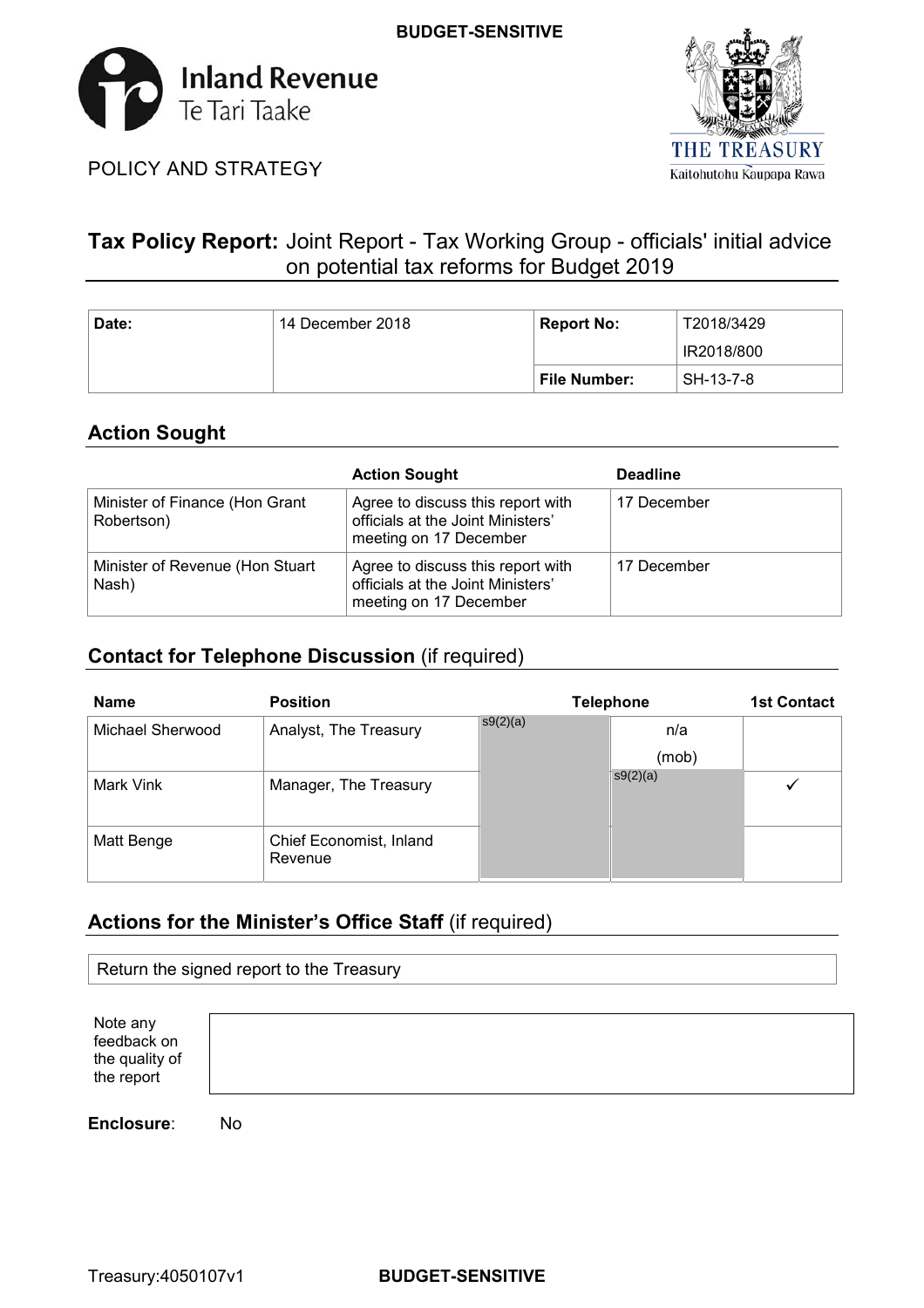# **Tax Policy Report:** Joint Report - Tax Working Group - officials' initial advice on potential tax reforms for Budget 2019

# Executive Summary

# **The purpose of this report is to help you prepare for the TWG's final report**

 The Tax Working Group will provide you with its final report in late January 2019. In order to meet the Government's timeline for enacting any significant tax reforms by mid-2020, you will need to make final decisions on key elements of proposed reforms within two months of receiving the final report, so that Cabinet agreement can be sought in early April. This will be a tight timeframe within which you will need to make complex policy decisions.

 To help prepare you for this decision-making process, this report outlines officials' initial high- level views on the key reform measures that are being considered by the Group. All of these measures were included in the Group's interim report and/or have been discussed in the papers prepared by the Group's secretariat that have been provided to you. This report also provides a suggested process and timeline for officials to assist you in delivering a package of potential tax reforms in time for Budget 2019.

 We are scheduled to meet you on 17 December to discuss this report. We are seeking your guidance on the following issues to help us in developing further advice early next year:

- 1. **Objectives**  your primary objectives for a package of tax reform, including your objectives on how to use the revenue raised.
- 2. **Capital gains design options** what further information you would like on these.
- 3. **Tax reform packages** your initial views on the shape of a package of tax reform, including whether you would like welfare measures to become part of a package.
- 4. **Ministerial engagement** your guidance on how best to engage with you, other interested Ministers, and Cabinet over the coming months on these issues.

# **Officials would support extending the taxation of capital gains…**

 The Group's chair recently announced that the majority of the Group supports extending the taxation of capital gains. We agree that a broad extension of the taxation of capital gains (excluding the family home) would likely meet a number of the objectives in the Group's terms of reference, particularly the objectives to improve the fairness, sustainability and integrity of the tax system. It would also reduce the extent to which tax settings bias investment decisions, and thereby likely lead to a more efficient allocation of capital in the economy.

 The Group's terms of reference also directed the Group to have due regard for the efficiency of the overall structure of the tax system, and noted the Government's objective for the tax system to promote the long-term sustainability and productivity of the economy. There are some downsides for efficiency associated with extending the taxation of capital gains. These stem from the resulting higher levels of taxation of saving and investment, lock-in effects, and compliance costs. On its own, extending the taxation of capital gains is likely to have a negative impact on productivity and efficiency in the economy (as would almost any measure which raises a similar amount of tax revenue).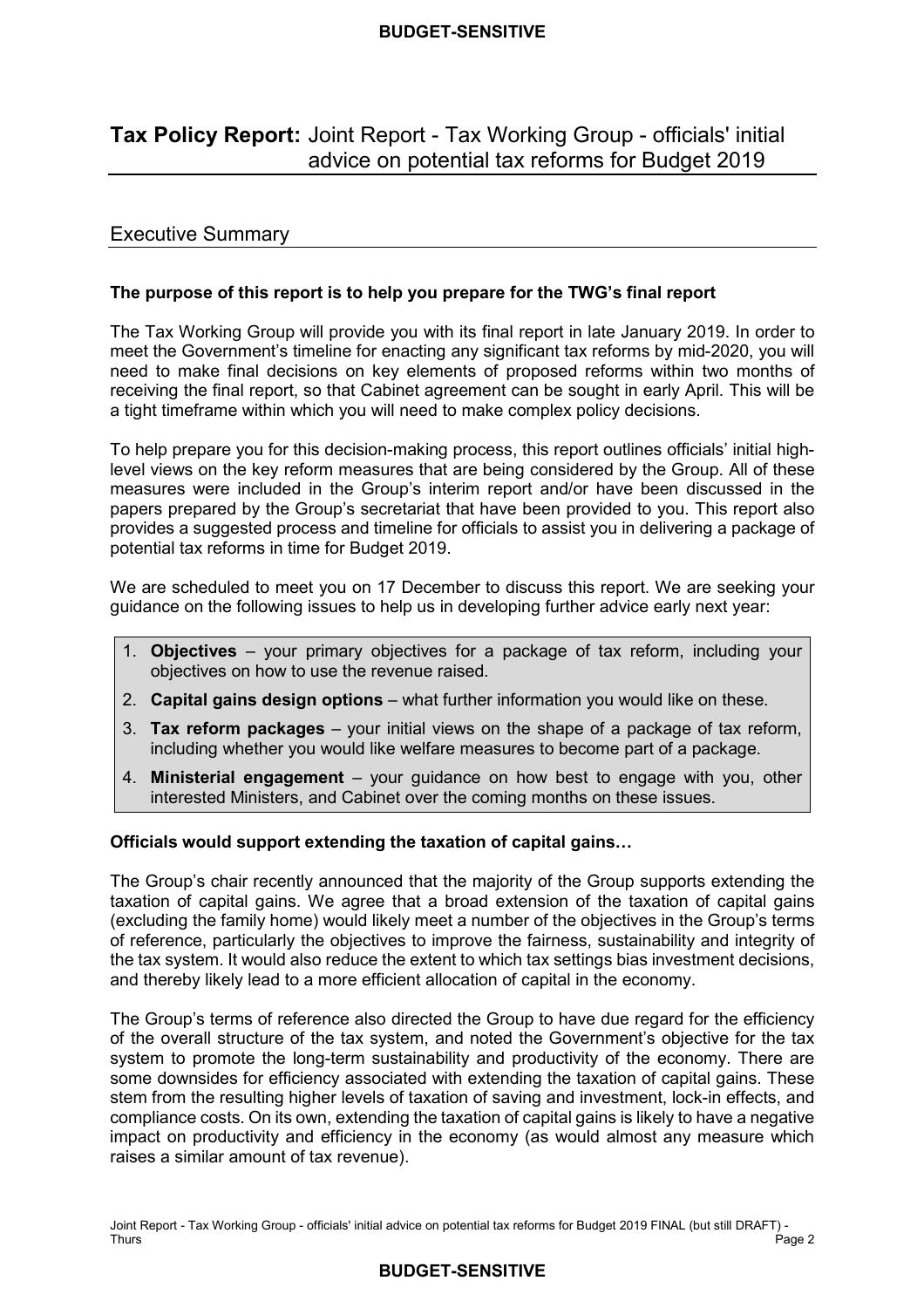Overall, the advantages and disadvantages of extending the taxation of capital gains would depend on how it is designed and how the revenue raised is used. A summary of our current views on the core design choices is provided in a table at the end of this executive summary.

#### **…if implemented as a package with other complementary measures**

 In order to address the efficiency and productivity objectives outlined in the Group's terms of reference, extending the taxation of capital gains would need to be part of a package including measures to support business investment and productivity.

 Of the measures considered by the Group, we would recommend those outlined in the table below. These measures would all address significant inefficiencies in the structure of the tax system that are currently acting (or would act) to bias decisions.

 We would recommend measures 2 to 4 whether or not the Government was considering extending the taxation of capital gains (subject to revenue constraints). However, they would also be an important business offset for extending the taxation of capital gains. In respect of measure 5, the case for residential rental loss ring-fencing, in particular, is much reduced if capital gains are taxed more broadly.

| <b>Policy measure</b>                                                                                | <b>Rationale</b>                                                                                                   | Indicative 5-year revenue<br>impact (from 2021/22)                |
|------------------------------------------------------------------------------------------------------|--------------------------------------------------------------------------------------------------------------------|-------------------------------------------------------------------|
| 1. Extending income<br>tax to<br>include realised<br>capital<br>gains (excluding the family<br>home) | Increase fairness, sustainability and<br>integrity of the tax system                                               | +\$10 billion                                                     |
| 2. Allow businesses to claim<br>depreciation expenses on<br>buildings                                | business<br>Encourage<br>more<br>investment and improve efficiency of<br>investment                                | s9(2)(f)(iv)                                                      |
| 3. Allow businesses to deduct<br>expenses for "black hole"<br>expenditure                            | innovation<br>and<br>Encourage<br>entrepreneurship                                                                 | -\$0.12 billion                                                   |
| 4. Allow businesses to keep<br>losses when the<br>owner<br>changes                                   | Make it easier for small companies to<br>expand                                                                    | -\$0.24 billion                                                   |
| 5. Remove residential<br>rental<br>loss ring-fencing                                                 | Recognising that gains would be<br>taxed, this would reduce upward<br>pressure on rents and increase<br>efficiencv | $-\$1.3$<br>billion (preliminary<br>estimate, likely to be lower) |

 Note: These fiscal estimates are highly uncertain, preliminary, indicative, and are subject to further refinement. Projected revenue from extending the taxation of capital gains is likely to be revised downward because of new data that has become available in the last week. The revenue would build up slowly over time and be volatile.

 We consider that a package with these core elements would be cohesive and effective in contributing to the Government's overall objectives for the tax system. This package would:

- make the tax system significantly more progressive
- increase fairness through a more consistent taxation of capital income (horizontal equity)
- improve revenue integrity and sustainability
- increase incentives to develop land for productive purposes, and
- improve business tax to better support investment, innovation and productive risk-taking.

#### **The Government has choices about how to use additional revenue raised**

 The above core package would leave room for remaining revenue to be used for other priorities. We would expect the above revenue-negative measures to have a revenue cost of around a third to a half of the revenue raised from extending the taxation of capital gains over the first five years. Depending on the Government's overall priorities, the remaining revenue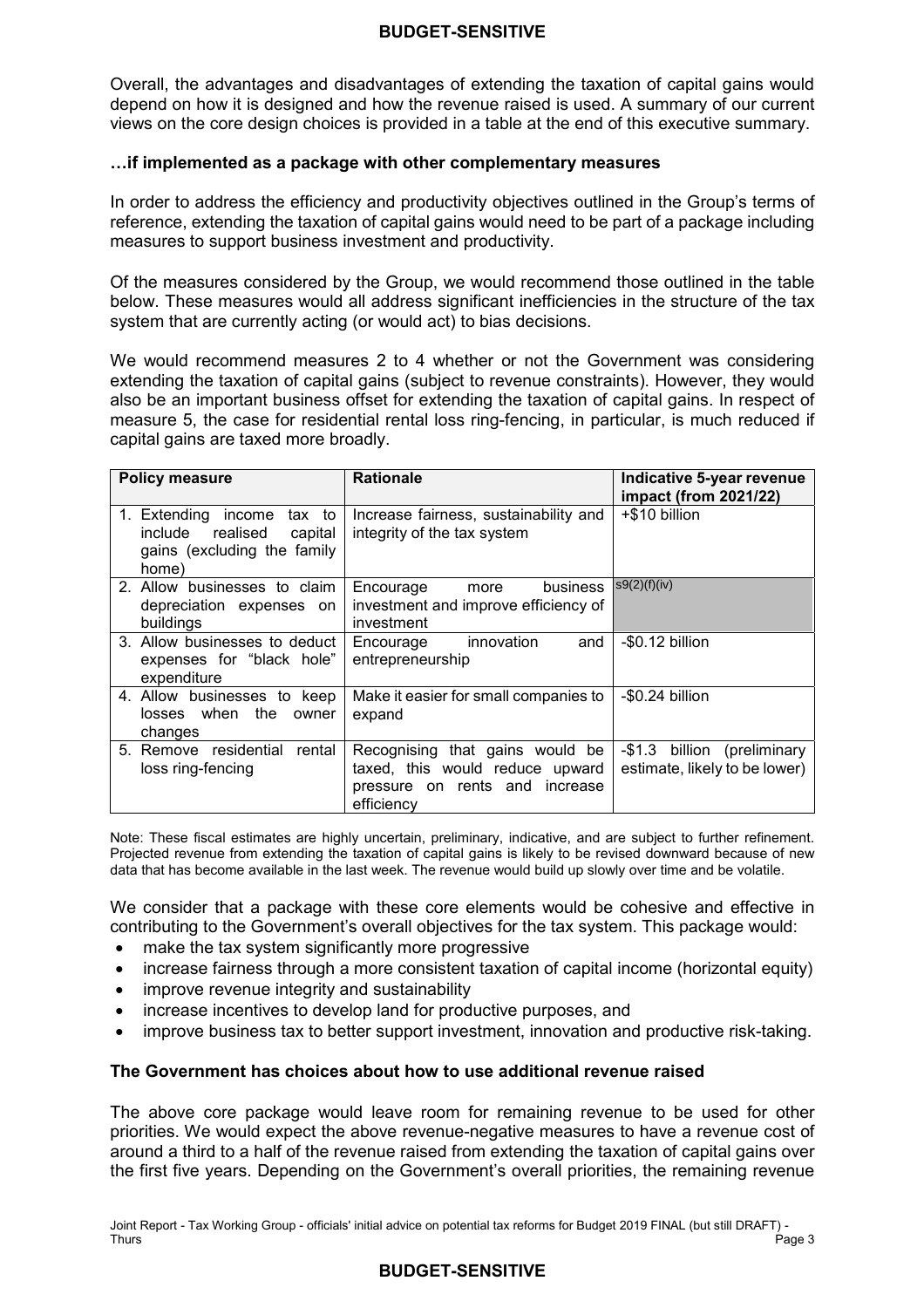could be used for other revenue-negative tax measures, expenditure initiatives, reducing debt, or setting aside for future Budget decisions.

 The Group's chair has announced that the Group has developed four illustrative revenue- neutral packages. Alongside the measures outlined above, two other changes considered by the Group as part of these packages are lifting the bottom threshold for personal income tax and increasing KiwiSaver subsidies.

 The Group has not focused on personal income tax settings at middle-to-upper income levels, but the Government could consider investigating changes here if increasing efficiency and productivity is a priority.

 In its interim report, the Group recommended that the company tax rate be kept under review, but that it should not be changed at this point. Reducing the company tax rate has advantages and disadvantages, but, again, could be considered if the Government wished to prioritise increasing productivity.

 Officials recommend you begin to consider options now for how to use the revenue raised if a decision is made to extend the taxation of capital gains. However, we suggest you leave your final decisions until March, when you will have information about the updated fiscal outlook, the final reports of the Tax Working Group and the Welfare Expert Advisory Group (WEAG) and a clearer sight of other expenditure bids being considered at Budget 2019.

#### **Officials recommend that any personal tax and/or welfare package is designed after Budget 2019**

 The Group's proposed personal income tax and KiwiSaver changes focus on distributional objectives. If the Government's objective is to target lower income households in particular, then including changes to welfare settings would likely be more effective than only making changes to personal income taxes and KiwiSaver.

 The Government could announce tax reductions or some welfare measures at Budget 2019. However, officials would recommend delaying design decisions on personal tax and welfare settings until after Budget 2019. Deferring decisions would enable time to take account of the WEAG's recommendations and provide the necessary time to develop an integrated personal tax and welfare reform package.

# **The timelines for pre-legislative consultation and detailed design will be challenging**

 To enact legislation by mid-2020, the Government would need to make decisions on key elements of proposed reforms in April, then consult and decide on the details, and then introduce legislation by November 2019. Officials can meet this timeline. However, it requires consultation and decision making on a large number of detailed and interconnected issues in a short space of time. This timeframe would increase the risks of there being a need to make further legislative changes in future, which would impose higher uncertainty and compliance costs on taxpayers.

 Because of these risks, officials recommend amending the proposed timeline, to introduce legislation in mid-2020 with effect from 1 April 2022. This would allow additional time for consultation and decision making, which would help ensure legislation is fit for purpose, well-understood, well-tested to ensure it achieves the Government's objectives, and workable.

 Under either timeline, there would be significant administrative resource implications for Inland Revenue from developing and implementing comprehensive tax reform at pace.

# **Officials seek your guidance on how best to engage with Ministers and Cabinet**

 Joint Report - Tax Working Group - officials' initial advice on potential tax reforms for Budget 2019 FINAL (but still DRAFT) - Thurs Thurs Page 4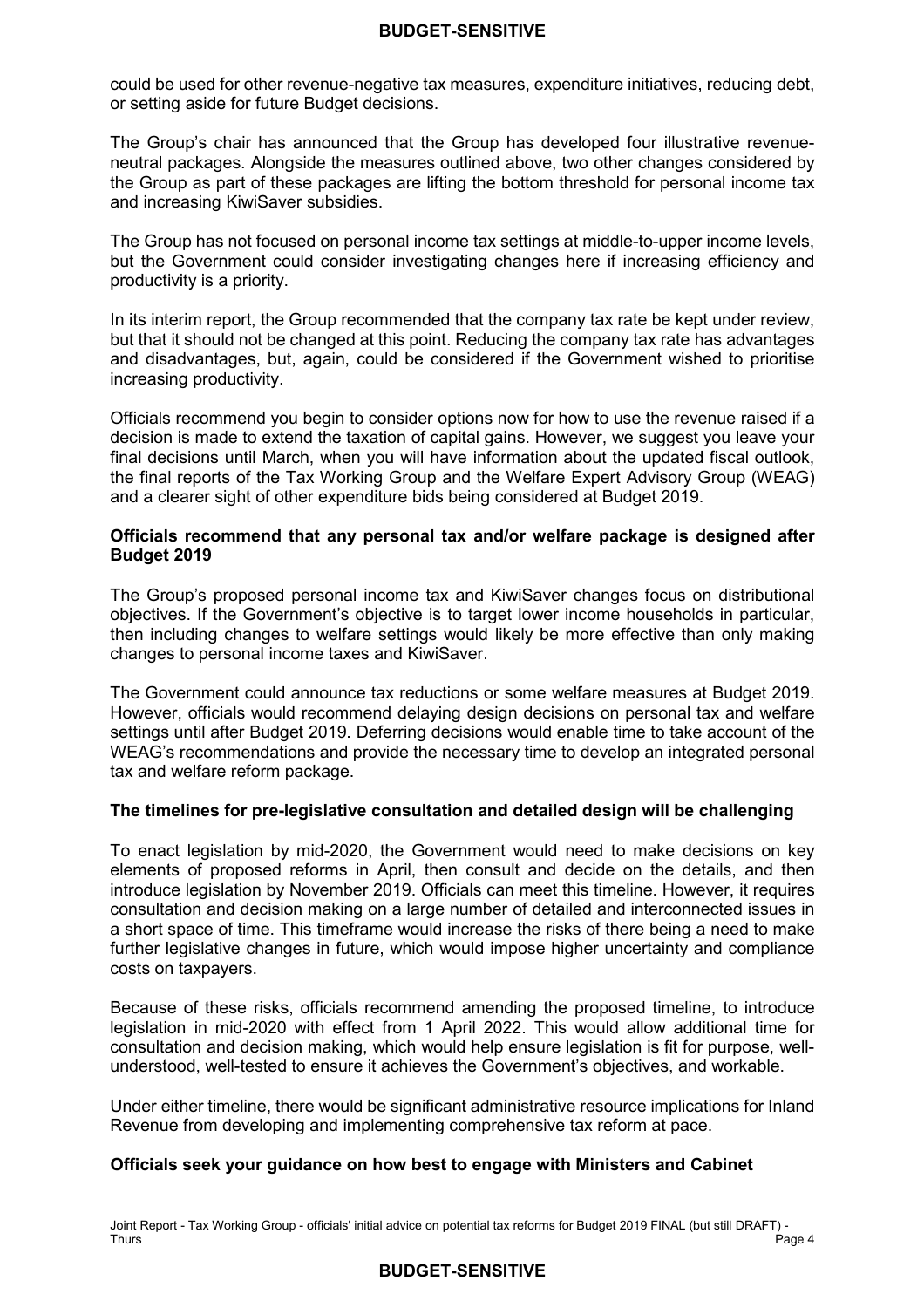Officials plan to provide you with advice on where we agree and disagree with the Group's final recommendations when you receive the Group's final report in January. Our suggested approach for the months ahead is as follows:

| <b>Timing</b> | <b>Milestone</b>                                                                       |  |  |  |  |
|---------------|----------------------------------------------------------------------------------------|--|--|--|--|
| Late          | Group submits its final report                                                         |  |  |  |  |
| January       | Officials provide advice to Joint Ministers on Group's recommendations                 |  |  |  |  |
| February      | Officials report to Joint Ministers on:<br>$\bullet$                                   |  |  |  |  |
|               | Key design choices for extending the taxation of capital gains<br>$\Omega$             |  |  |  |  |
|               | Options for tax reform package measures<br>$\circ$                                     |  |  |  |  |
|               | WEAG delivers its final report<br>٠                                                    |  |  |  |  |
| March         | Final Joint Ministers' decisions on:<br>$\bullet$                                      |  |  |  |  |
|               | Key design choices<br>$\circ$                                                          |  |  |  |  |
|               | Tax reform package<br>$\circ$                                                          |  |  |  |  |
|               | Budget Ministers' meetings to agree key decisions for any Budget 2019 package<br>٠     |  |  |  |  |
| Late          | Initial Cabinet consideration of key design choices<br>٠                               |  |  |  |  |
| March         | Cabinet decisions on initial response to WEAG final report and next steps<br>$\bullet$ |  |  |  |  |
| April         | Final Cabinet decisions on:<br>$\bullet$                                               |  |  |  |  |
|               | Government's response to the Group's recommendations<br>$\circ$                        |  |  |  |  |
|               | Design choices, for consultation in a discussion document<br>$\circ$                   |  |  |  |  |
|               | Tax reform package<br>$\circ$                                                          |  |  |  |  |

 In addition, the Ministry of Social Development is developing advice to the Minister of Social Development on a process for responding to the WEAG report, which will need to consider the approach taken to respond to the final report of the Tax Working Group.

 Alongside this timeline, we recommend you hold workshops with your Ministerial colleagues on the Group's final report. Subject to your approval, officials can liaise further with your offices on the timing and content of these workshops.

#### **Extending the taxation of capital gains: summary of officials' initial advice on key design choices**

 Note: We have denoted design choices where we think there could be a substantive difference between the views of officials and the Group with an asterisk (\*).

| <b>Design</b><br>choice | <b>Officials' initial advice</b>                                                                                                                                                                                                                                                                                               | Para<br>no. |
|-------------------------|--------------------------------------------------------------------------------------------------------------------------------------------------------------------------------------------------------------------------------------------------------------------------------------------------------------------------------|-------------|
| Scope <sup>*</sup>      | A broad range of assets should be included in the tax base (subject to<br>specific exclusions, such as the family home). A narrower range of assets<br>would reduce equity and create new tax distortions.                                                                                                                     | 30          |
| Effective<br>date       | All gains made after a specified date ("Valuation Day") should be taxed,<br>regardless of when owners acquired their assets. Excluding gains made on<br>assets acquired before introduction would create an unfair distinction<br>between asset owners, increase lock-in, and reduce revenue in the early<br>years of the tax. | 37          |
| Phasing*                | All assets should be included in the base from the same date. Staggering<br>the introduction of different assets into the tax base would increase<br>compliance and administration costs, and create temporary distortions and<br>inequities in the treatment of different asset classes.                                      | 44          |
| When to tax             | Tax should apply when the ownership of an asset changes.                                                                                                                                                                                                                                                                       | 49          |
| Rollover*               | Rollover treatment defers taxation in situations where it would be fairer (or<br>more efficient) not to collect the tax. As a general rule, to maximise fairness<br>and equity objectives and minimise long-term lock-in, officials are likely to<br>err on the side of limited rollover.                                      | 52          |
| Tax rate                | Capital gains should be treated like ordinary income and taxed at a<br>taxpayer's ordinary tax rate.                                                                                                                                                                                                                           | 57          |
| Treatment of<br>losses* | As a general rule, tax losses should be able to be offset against ordinary<br>income, although some losses on specific asset classes may need to be<br>'ring-fenced' (so they can only be offset against other capital gains) in order<br>to manage integrity risks.                                                           | 61          |

 Joint Report - Tax Working Group - officials' initial advice on potential tax reforms for Budget 2019 FINAL (but still DRAFT) - Thurs Thurs Page 5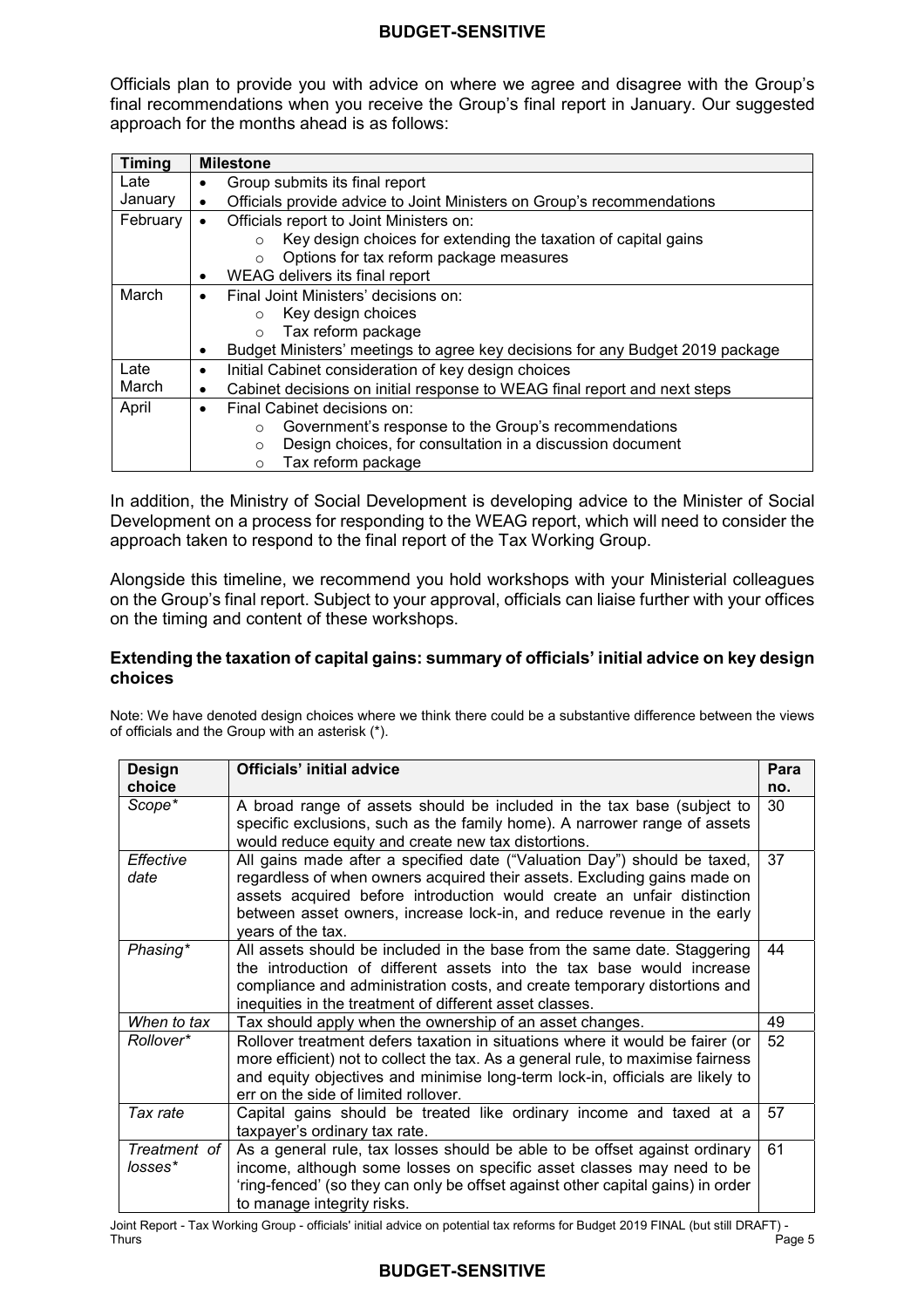Page 7 contains a full table of contents of the issues covered in this report, to direct you to particular areas of interest.

# Recommended Action

We recommend that you:

a **agree** to discuss this report with officials at the Joint Ministers' meeting on 17 December

Agree/disagree

#### Agree/disagree

- b **indicate** your primary objectives for a package of tax reform
- **discuss** the key design choices for extending the taxation of capital gains and what further information you would like on these c
- d **indicate** your initial views on the shape of a package of tax reform and whether you would like welfare measures to become part of a package
- Cabinet over the coming months. e **provide guidance** on how best to engage with you, other interested Ministers, and



**Mark Vink Manager** 

Hon Grant Robertson **Hon Stuart Nash Minister of Finance** 

**Minister of Finance Minister of Revenue**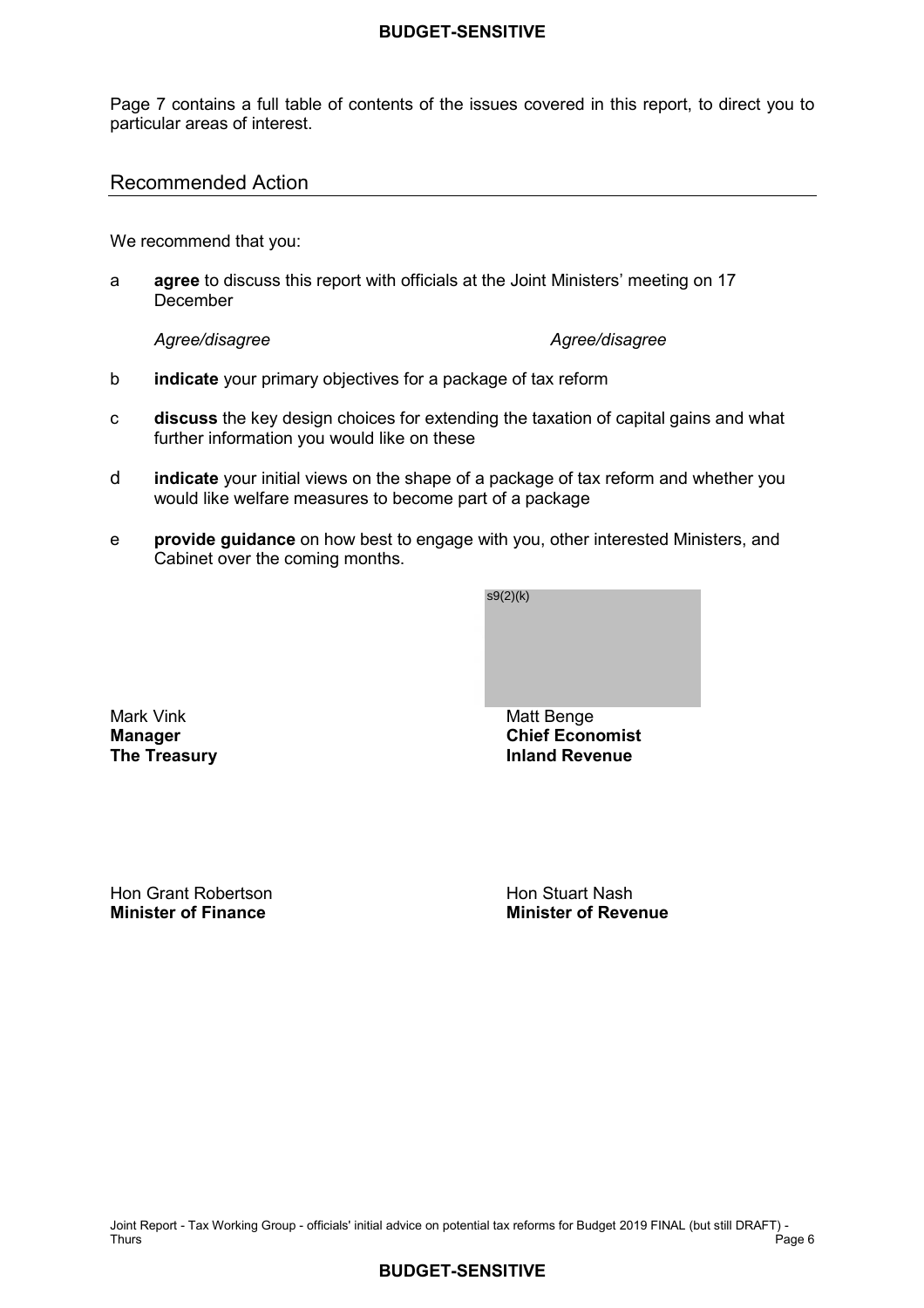# **Tax Policy Report:** Joint Report - Tax Working Group - officials' initial advice on potential tax reforms for Budget 2019

# Purpose of Report

- $\mathbf{1}$  being considered by the Group. It also provides a suggested process and timeline for This report outlines officials' initial high-level views on the key reform measures that are officials to assist you in delivering a package of tax reforms in time for Budget 2019.
- $2.$  Group's proposed packages. Other changes recommended by the Group are not included – for example, environmental tax changes, where the Group's proposals have fiscal impacts that are uncertain and over the longer term. The report focuses on the most fiscally significant tax policy changes that form the

# Structure of Report

 $3<sub>1</sub>$ This report is split into the following sections:

| <b>Section</b>                                             | What is covered                                                                                                                                                                                                                                                                                                                                                                                                                                                                                                                                                                                                                                                                                                                                                        | Page<br>no. |
|------------------------------------------------------------|------------------------------------------------------------------------------------------------------------------------------------------------------------------------------------------------------------------------------------------------------------------------------------------------------------------------------------------------------------------------------------------------------------------------------------------------------------------------------------------------------------------------------------------------------------------------------------------------------------------------------------------------------------------------------------------------------------------------------------------------------------------------|-------------|
| Extending<br>the<br>Taxation<br>οf<br><b>Capital Gains</b> | The case for extending the taxation of capital gains on realisation<br>$\bullet$<br>The key design settings in extending the taxation of capital gains,<br>$\bullet$<br>including the choices around:<br>What to tax (e.g. land, business assets, intangible property)<br>$\circ$<br>When to tax (e.g. upon realisation including the exceptions<br>$\circ$<br>when deferral of the taxing point may be appropriate)<br>How to tax (e.g. the rate of tax to apply and whether capital<br>$\circ$<br>losses should be ring-fenced to capital gains)<br>Engagement with Māori                                                                                                                                                                                            | 8           |
| Tax Policy and<br>the<br>Fiscal<br><b>Strategy</b>         | The projected revenue from extending the taxation of capital gains.<br>$\bullet$<br>Three potential approaches to a tax reform package:<br>$\bullet$<br>Revenue-neutral<br>$\circ$<br>Fiscally-neutral<br>$\circ$<br>Revenue-positive<br>$\circ$                                                                                                                                                                                                                                                                                                                                                                                                                                                                                                                       | 17          |
| Revenue-<br>Negative<br><b>Measures</b>                    | Revenue-negative measures that could be funded from the revenue<br>$\bullet$<br>raised from extending the taxation of capital gains:<br>Personal income tax or transfers options, including:<br>$\circ$<br>s9(2)(f)(iv)<br>welfare transfers<br>Business and housing measures, including:<br>$\circ$<br>restoring depreciation on buildings<br>depreciation for seismic strengthening costs<br>٠<br>expanding black hole expense deductibility<br>٠<br>reducing restrictions on loss carry-forwards<br>×,<br>removing residential rental loss ring-fencing<br>KiwiSaver measures, including:<br>$\circ$<br>decreasing lower KiwiSaver PIE rates<br>٠<br>removing tax on employer contributions to lower-<br>٠<br>income KiwiSavers<br>increasing the Member Tax Credit | 20          |
| of<br>Summary<br><b>Officials' Views</b>                   | Officials' initial views on package composition<br>$\bullet$                                                                                                                                                                                                                                                                                                                                                                                                                                                                                                                                                                                                                                                                                                           | 28          |
| <b>Next Steps</b>                                          | The timeline for legislation and the process for further advice<br>$\bullet$                                                                                                                                                                                                                                                                                                                                                                                                                                                                                                                                                                                                                                                                                           | 29          |

 Joint Report - Tax Working Group - officials' initial advice on potential tax reforms for Budget 2019 FINAL (but still DRAFT) - Thurs Thurs Page 7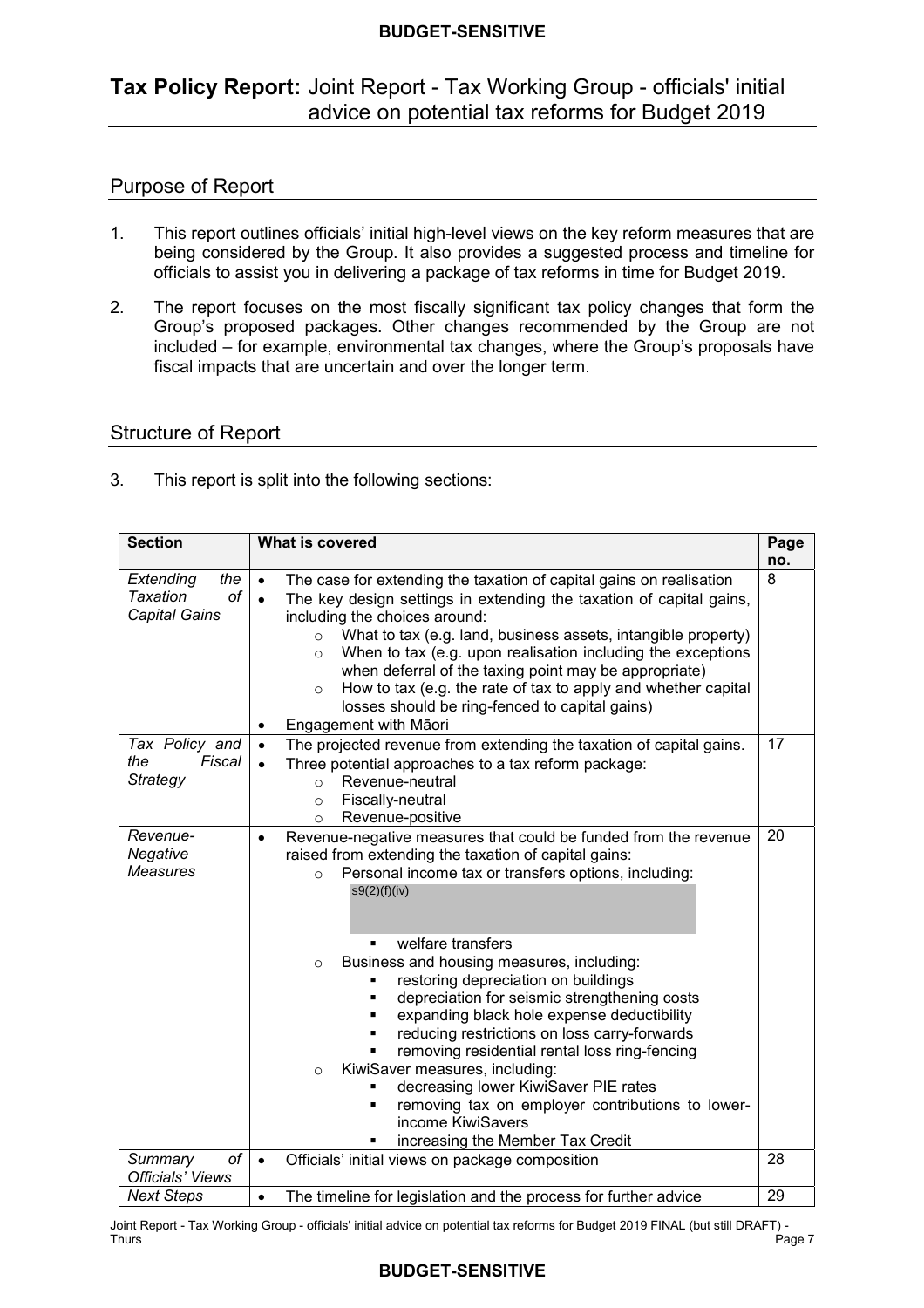# Extending the Taxation of Capital Gains

# **The Case for Extending the Taxation of Capital Gains**

 $\overline{4}$ . Government's objectives, how the tax is designed and how the additional revenue is allocated. The following section summarises the advantages and disadvantages of extending the taxation of capital gains on realisation, and the key design choices. The case for extending the taxation of capital gains on realisation depends on the

#### *Advantages*

#### *Increasing the fairness of the tax system*

- 5. of capital gains. Under current tax settings, people who earn income through capital gains pay less tax than those who earn the same amount of income from other sources. Extending the taxation of capital gains should help ensure they pay the same amount of tax, improving horizontal equity. 5. Equity and fairness concerns provide the strongest rationale for extending the taxation
- 6. Extending the taxation of capital gains would also help increase the progressivity of the tax system, particularly with respect to wealth. Taxing more gains would likely lead to higher wealth individuals bearing a greater proportion of tax paid (see Figure 1 below). This is in line with your direction that the Group should consider packages that reduce inequality without increasing tax rates.

Share of household assets that could be subject to capital



 *Figure 1:* 

*Source: Statistics New Zealand (HES 2015) with subsequent Treasury calculations* 

*Note: These estimates are based on the distribution of assets excluding cash, deposits and owner-occupied housing (proxy for assets subject to the taxation of capital gains).* 

 7. Extending the taxation of capital gains would also be likely to increase the perception of fairness in the tax system. A sense of fairness is central to maintaining public trust and confidence in the tax system. A system that distributes the costs of taxation in a way that is perceived to be unfair will generate resentment and undermine social capital. Perceptions of unfairness erode public acceptance of the prevailing levels of taxation, as well as the spirit of voluntary compliance that underpins efficient tax collection.

 Joint Report - Tax Working Group - officials' initial advice on potential tax reforms for Budget 2019 FINAL (but still DRAFT) - Thurs Page 8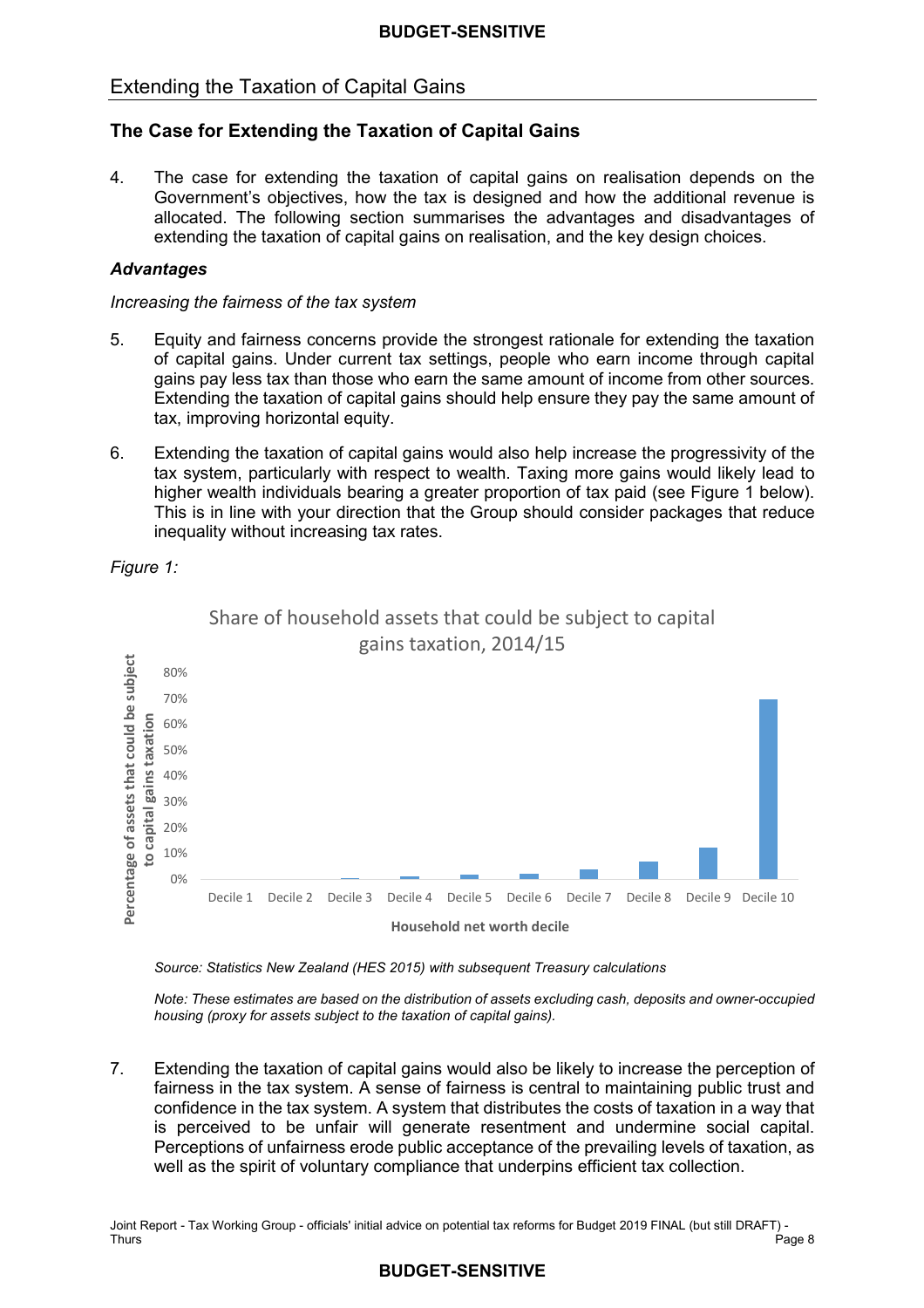#### *Improving the integrity of the tax system*

- 8. Extending the taxation of capital gains would support the integrity of the tax system, and bolster social capital, by reducing opportunities for tax planning and tax avoidance. Because capital gains are currently largely untaxed, there is a significant incentive for taxpayers to try to classify ordinary income as capital gains, in an effort to reduce their tax bills. Extending the taxation of capital gains should largely remove this incentive.
- $\mathbf{Q}$  and higher rates of personal income tax. New Zealand currently has a relatively small gap. The New Zealand model is for company tax to be levied at a rate of 28% on income accruing in companies, with a top-up tax of 5% of gross earnings when dividends are paid to shareholders on the top personal tax rate. However, in the absence of a capital gains tax it can be difficult to ensure that the top-up tax is paid. Extending the taxation of capital gains would help with current integrity pressures. The integrity benefits would be even greater if a future Government decided to increase the gap between the company and top personal tax rate. 9. A particular integrity concern arises when there is a gap between the company tax rate

#### *Reducing the tax-bias in investment decisions*

 10. Extending the taxation of capital gains would help level the playing field between different types of investments (except the family home). By not comprehensively taxing capital gains, the current tax system creates a bias towards investing in assets that generate relatively more capital gains and less taxable income. This results in a misallocation of resources away from investments that primarily produce income that is taxable to the investor. Extending the taxation of capital gains would help address this misallocation of resources by increasing the neutrality of taxation applied to different investments. This would help with improving productivity and efficiency.

#### *Sustainability of the tax base*

 $11.$  population. If the proportion of capital income relative to labour income increases, and capital gains remain untaxed, then it is possible that taxes on labour income will have to increase, or Government spending will need to decrease. New Zealand, like other countries, faces growing fiscal pressures from an ageing

#### *Revenue*

- 12. Extending the taxation of capital gains would be likely to provide a growing revenue base for the future. Capital gains are the single largest source of income that most other OECD countries tax and that New Zealand largely does not. The additional revenue could be used to decrease taxes in other areas, increase welfare transfers, or allocate to other Government priorities.
- $13<sub>1</sub>$  likely result in a higher level of volatility in revenue. The amount of revenue generated would be highly correlated with asset prices and the performance of the economy. Cyclical revenue could be supportive of economic stability (through the operation of the "automatic fiscal stabilisers") as the Budget Responsibility Rules allow for the operating balance to fluctuate over the economic cycle. However, greater revenue volatility would require disciplined fiscal management so that future Governments do not lock themselves into ongoing future expenditure commitments when revenue from taxation of capital gains is temporarily very high. We consider these risks can be managed. 13. While extending the taxation of capital gains would generate additional revenue, it would

# *Disadvantages*

#### *Creates a "lock-in" for investment decisions*

 $14$  hold onto their assets for longer in order to delay the payment of tax on their gains. This Taxing capital gains only when they are realised creates an incentive for taxpayers to

 Joint Report - Tax Working Group - officials' initial advice on potential tax reforms for Budget 2019 FINAL (but still DRAFT) - Thurs Thurs Page 9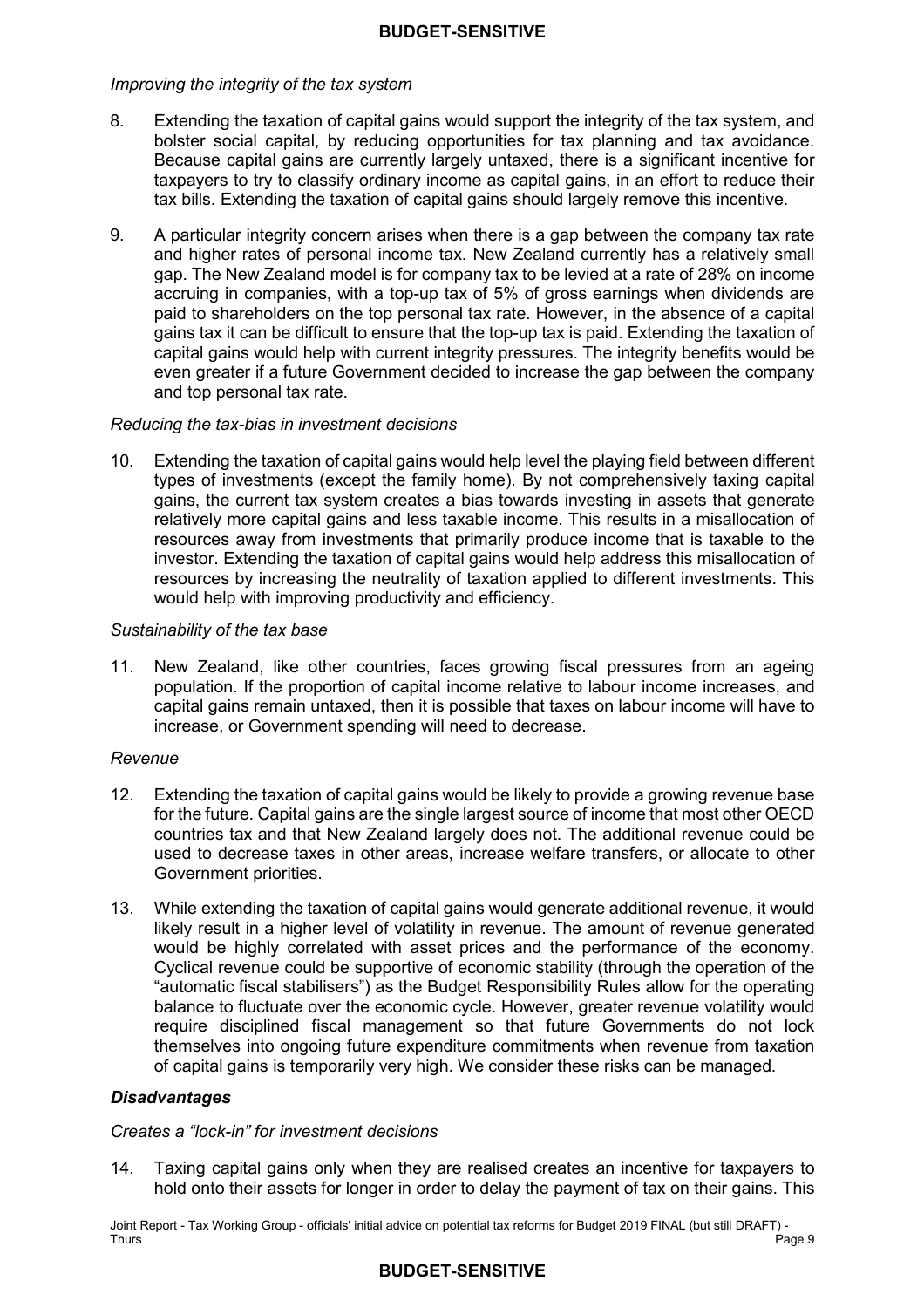means that some economically efficient transactions that are currently occurring may cease to occur.

- $15<sub>1</sub>$  found that lock-in does not appear to be much of an issue in particular areas (e.g. with respect to the ownership and sale of portfolio shares), other more recent studies have found significant effects. However, it is difficult to know whether studies in one country are relevant for another because lock-in is affected by details of a country's tax provisions, including rollover relief. There have been many empirical studies of the significance of lock-in. While some have
- 16. Our view is that taxing capital gains when they are realised would create a lock-in effect, which would negatively affect economic efficiency. There are ways to reduce the negative effects of lock-in, but these are not without their own downsides. For example, rollover relief may at times remove lock-in. However, if the tax payable on capital gains is allowed to be rolled over, the size of the future capital gains tax liability will increase. This would increase the future longer-term lock-in effect, increasing the incentive not to sell the replacement asset (unless rollover were also available for that sale). Having limited rollover relief would limit the longer-term lock-in effect.

#### *Increase in compliance costs*

- 17. Extending the taxation of capital gains would result in an increase in compliance costs. These would be both one-off costs that would occur when the tax comes into effect, such as valuation of assets, as well as ongoing costs associated with the regime.
- $18.$  Valuation issues would arise when certain assets are transferred between associated parties, or when they move in or out of the tax base. The ease of valuation would depend greatly on the type of asset: some, such as intangible property, are much more difficult to value than other assets, such as listed shares. The ongoing compliance costs would mostly relate to valuation and record-keeping.

#### *Increase in total taxes on investment and saving*

- 19. Extending the taxation of capital gains would, effectively, be an increase in the taxation of savings and investment. Over a third of the additional revenue would likely come from the business sector. To the extent that this revenue reflected increased taxation of land, the impact on economic efficiency would likely be relatively limited. However, overall we would expect the higher tax burden to have a negative impact on aggregate levels of investment in the economy, which would likely flow through to lower levels of productivity.
- 20. Recycling revenue raised from extending the taxation of capital gains to measures that support business investment would be likely to support economic efficiency and productivity.
- $21.$  taxation of capital gains is relatively modest in the context of the overall size of the economy, at around 1.2% of GDP. However, the effect on some sectors and individuals The long-term amount of revenue that is expected to be generated from extending the could be significant.

#### *Impact on the Housing Market*

- 22. Extending the taxation of capital gains earned on residential property that is not a family home (discussed later in this report) could have an effect on both house prices and rents. Economic theory suggests that taxing these gains would put upward pressure on the rent-to-price ratio for residential housing. This could result in either an increase in rents, a decrease in house prices, or a combination of changes in both rents and prices.
- $23.$  the taxation of capital gains from residential rental property. It is expected to put some upward pressure on rents. There is more uncertainty about the effects on house prices, There is considerable uncertainty about the effects on the housing market of extending

 Joint Report - Tax Working Group - officials' initial advice on potential tax reforms for Budget 2019 FINAL (but still DRAFT) - Thurs Thurs Page 10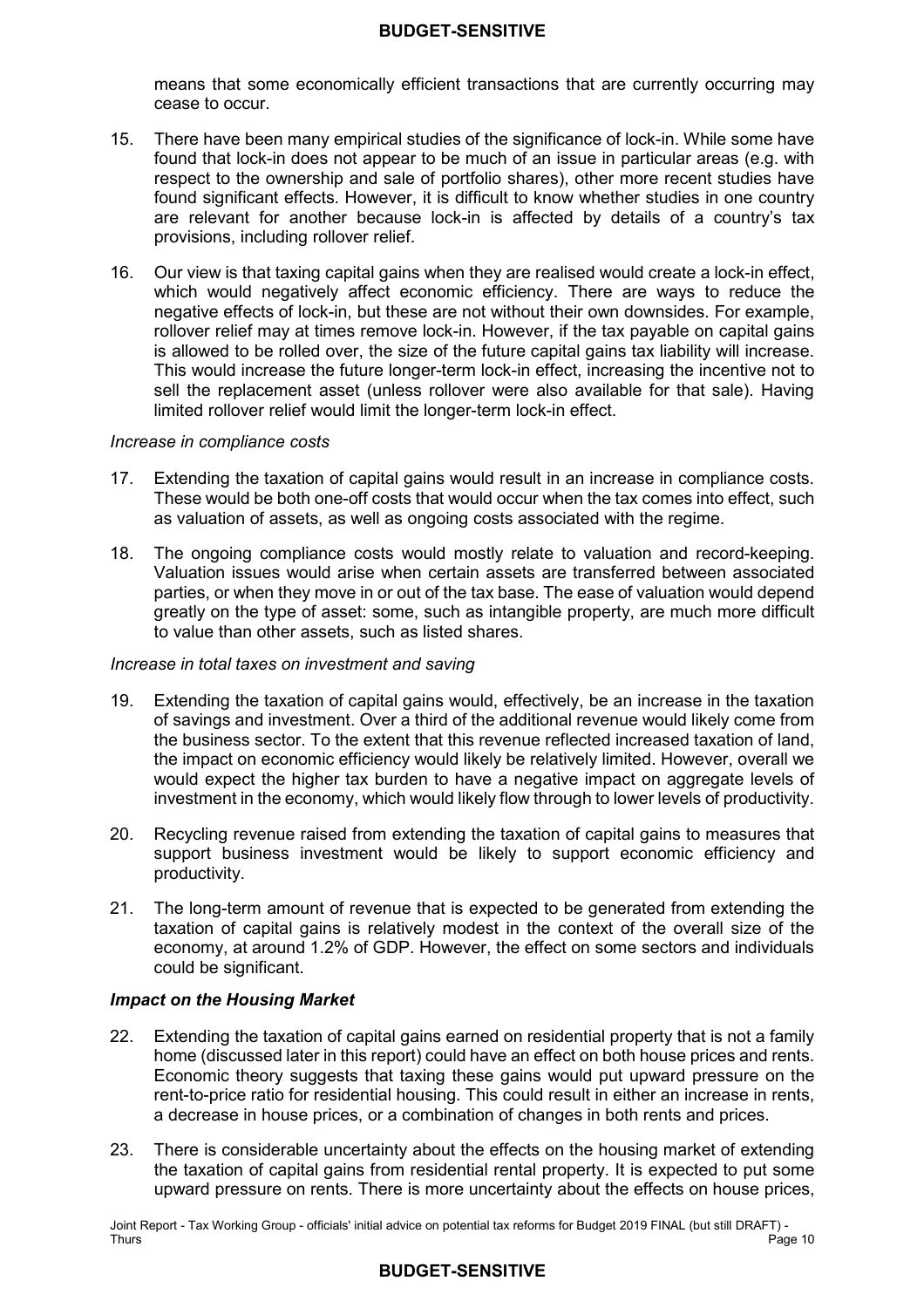although the impacts are not expected to be large in magnitude. The effects will depend partly on housing market demand/supply conditions and expectations of market participants when any policy is announced and introduced. The housing market impacts could be moderated with complementary tax policies to reduce costs for landlords and increase household incomes, discussed later in this report.

#### *Officials' View*

- $24.$  home) would likely meet a number of the objectives in the Group's terms of reference, particularly the objectives to improve the fairness, sustainability and integrity of the tax system. It would also reduce the extent to which tax settings bias investment decisions and thereby likely lead to a more efficient allocation of capital in the economy We consider that a broad extension of the taxation of capital gains (excluding the family
- $25.$  productivity and efficiency in the economy (as would almost any measure which raises a similar amount of tax revenue). While it would likely improve the allocation of resources in the economy, it would also increase the total level of taxation on saving and investment, create compliance costs, and introduce lock-in effects. 25. On its own, extending the taxation of capital gains is likely to have a negative impact on
- $26.$  productivity would depend on how the revenue raised is used. Using a significant portion of the revenue to make productivity-enhancing tax changes would be necessary if the goal is a tax reform package that improves New Zealand's productivity performance. The overall effect of extending the taxation of capital gains on economic efficiency and
- 27. While there are some important downsides of a broad-based tax on more capital gains, other countries have wrestled with similar competing considerations and New Zealand is now the only member of the OECD, except for Belgium, without a formal, comprehensive regime in place for taxing the capital gains made by its personal and corporate residents.
- 28. High-level design details for extending the taxation of capital gains that have been considered by the Group are set out below, along with our initial high-level advice on those details.

# **Key Design Settings**

29. fairness and efficiency of the tax, compliance costs faced by taxpayers, and the effectiveness of the tax in generating revenue. The most significant design issues are discussed below. Areas where there may be some significant differences in opinion between officials and the Group are noted. We will provide you with a more detailed report on our view of the design arrived at by the Group when it delivers its final report to you. The way in which a tax on capital gains is designed will have a major impact on the

#### *What to tax*

#### *Scope*

- 30. The Group's current view (as set out in its interim report) is that all of the following classes of assets should be subject to a tax on capital gains:
	- a) Land (except the family home)
	- b) b) Assets held by businesses
	- c) Intangible property (all intangible property that is not currently taxed, unless it is held as a personal use asset)
	- d) shares) Shares and other equities (with specific rules for managed funds and foreign
- $31.$  New Zealand. The goodwill element of businesses will be captured by this list, either as This would mean that tax would be collected on capital gains on almost all assets within

 Joint Report - Tax Working Group - officials' initial advice on potential tax reforms for Budget 2019 FINAL (but still DRAFT) - Thurs Thurs Page 11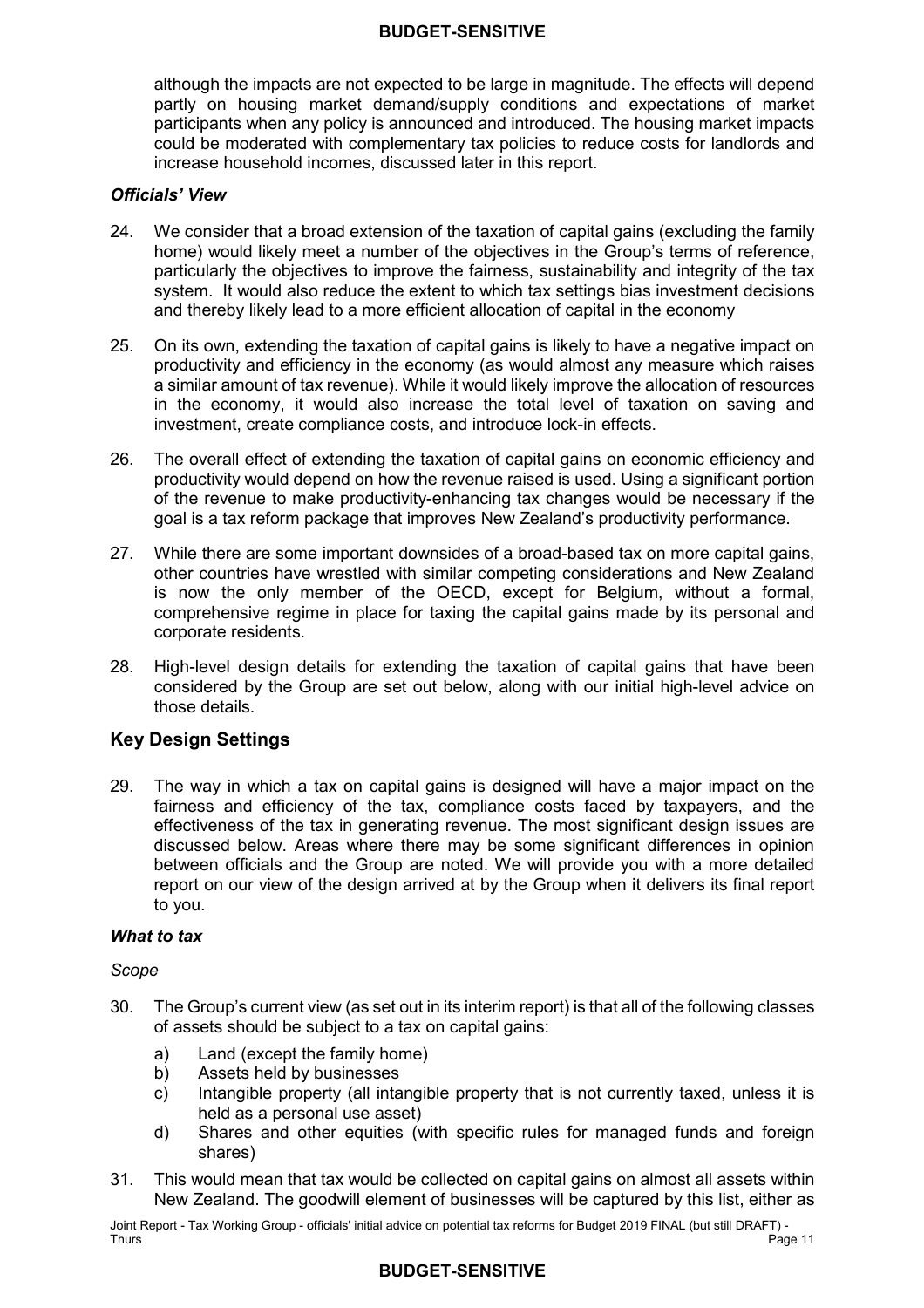a business asset that is sold, or to the extent that goodwill is reflected in the value of a company's shares.

- $32.$  of more capital gains. Having a broad-based tax on capital gains would help ensure that the proposed tax would be both neutral, which would reduce the impact of the tax system on investment decisions, as well as fair, because taxing a broader base of capital gains is more in line with the principle of horizontal equity. We agree that all of the assets listed above should be subject to the proposed taxation
- $33.$  classes listed above. If you decided there should not be a tax on capital gains for all of the assets listed above, it would be possible to have a targeted tax that only included residential property that is not the family home. However, limiting the tax in this way would have significant implications both for the fairness of the tax (it would only apply to one form of wealth, so would not reach some that have significant wealth in assets such as closely-held companies) and for the revenue the tax would be expected to generate. It is still possible to extend the taxation of capital gains to just a sub-set of the asset
- $34.$  taxation of capital gains. These are set out below. There are some types of assets that could be excluded from the scope of extending the

#### *Family home*

 $35.$  is one area where the views of officials may differ at the margin from those of the Group, with officials tending to be more lenient than the Group mainly on the grounds of keeping compliance costs to a minimum. There are a number of technical issues to work through in defining the family home. This

#### *Personal assets*

 36. In its interim report, the Group recommended that personal use assets, including cars, boats, non-business intangibles like personal insurance policies, and collectibles, including jewellery and fine art, should be outside of the base for extending the taxation of capital gains.1 However, it also recommended that personal use land that falls outside of the family home definition should be in the base. This includes assets like second homes and baches. We agree with these recommendations.

#### *Effective Date*

- $37.$  more capital gains comes into effect. One approach is to bring all gains and losses that occur from that effective date into the base (the Valuation Day approach). This would require all assets to have an assigned value from that date. The other approach is to only bring gains and losses on assets purchased after that effective date into the base (the grandparenting approach). This would allow the owners of assets acquired before the effective date of the tax to continue to make untaxed capital gains, as such assets would effectively be 'grandparented'. The Group considered two possible options for how to start taxing assets after a tax on
- 38. agree with this recommendation. In its interim report, the Group recommended the Valuation Day approach, and officials
- 39 with a Valuation Day approach. We agree that requiring all taxpayers to obtain a professional valuation as part of this process would be unreasonable. We consider there are low-compliance options that could be developed for all the major asset classes. This was also highlighted by the Group in its interim report. There is a large degree of private sector disquiet with the compliance costs associated
- 40. The alternative grandparenting approach would have a significant negative impact on efficiency. It would create a substantial incentive for the owners of grandparented assets

  $1$  Unless such assets would currently be taxable because, for example, they were purchased with the intention of resale for a profit, or were purchased as part of a business.

 Joint Report - Tax Working Group - officials' initial advice on potential tax reforms for Budget 2019 FINAL (but still DRAFT) - Thurs Thurs Page 12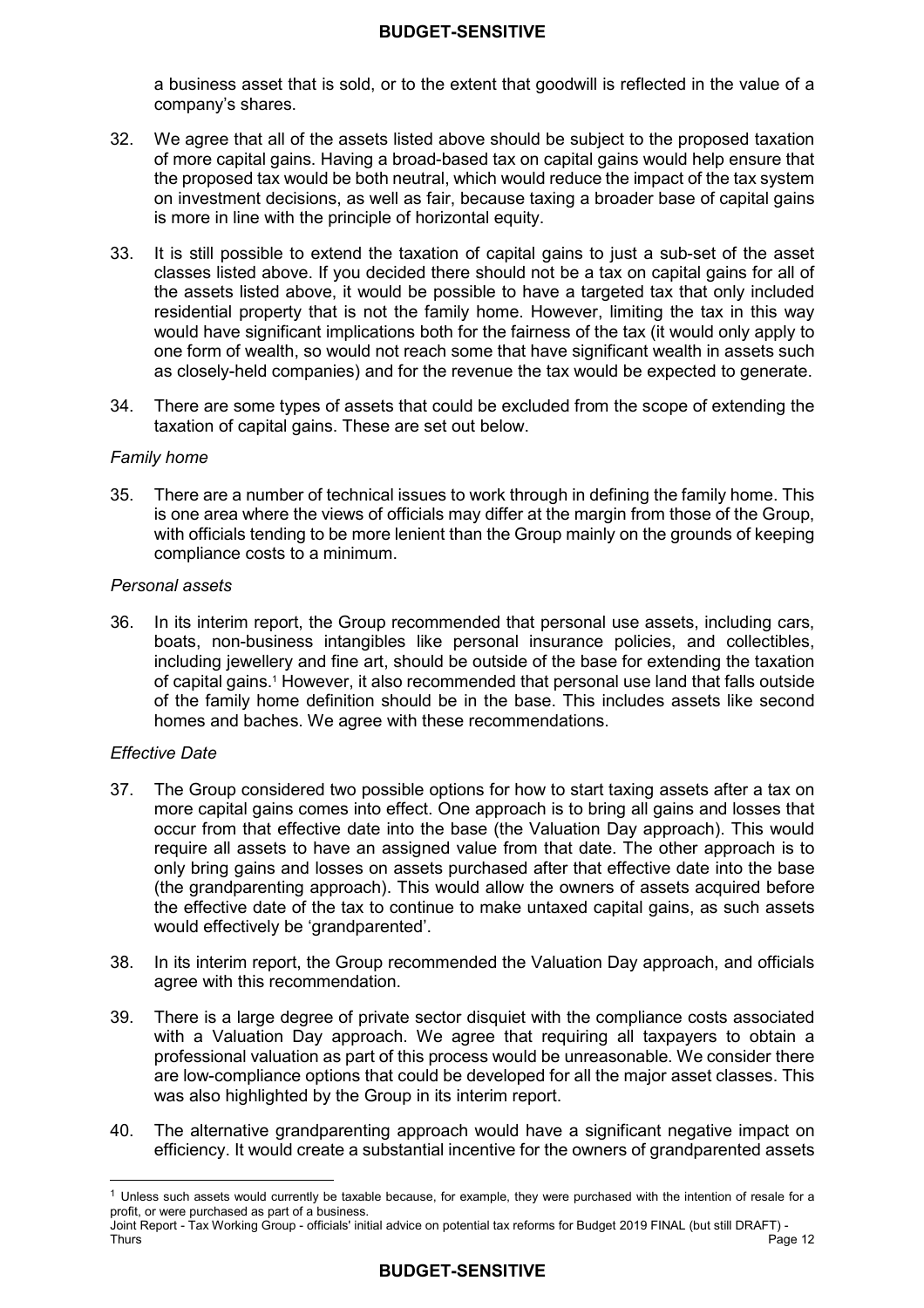to hold onto those assets for longer than would otherwise be economically efficient, in order to continue to earn untaxed capital gains. This would exacerbate the lock-in effect created by taxing capital gains on realisation.

- $41<sub>1</sub>$  people who are holding similar assets would be taxed differently based on when they acquired their asset, which is contrary to the principle of horizontal equity. It is also likely that taxpayers with lower levels of income and wealth would be more likely to have to dispose of grandparented assets quicker than other taxpayers. This would mean that taxpayers with higher levels of income and wealth would be more likely to continue earning untaxed capital gains for longer than other taxpayers. This would be contrary to the principle of vertical equity. This approach would also be contrary to the principle of fairness. It would mean that
- 42. less revenue than the Valuation Day approach. We estimate that the grandparenting approach would only raise 20% of the revenue in the first five years that the Valuation Day approach would raise. This gap would lessen over time (and eventually disappear altogether) as the churn of assets brought them into the base. According to Australian Tax Office officials, Australia still has a number of grandparented assets, despite the fact that their tax has been in place for over 30 years. 42. From a revenue perspective, grandparenting the existing asset base would likely raise
- 43. Although the grandparenting approach avoids the compliance costs associated with requiring assets to be valued on Valuation Day, it does require complex rules prescribing when assets may lose their grandparented status. Several Australian practitioners we their law. consulted considered that the grandparenting approach created a lot of complexity in

#### *Phasing*

- 44. could be delayed or staggered. Phasing relates to whether extending the taxation of capital gains on some asset classes
- 45. gains for some asset classes is more complex than for others. Having phasing would allow tax to be collected on the simpler asset classes at the same time as rules around the more complex asset classes are still being developed. The main argument for some form of phasing is that extending the taxation of capital
- $46.$  Staggered introduction would increase compliance and administration costs, and create temporary distortions and inequities in the treatment of different asset classes. It may also require the enactment of temporary definitional rules (to identify taxable assets) that would become redundant once the other classes were also subject to tax. On the other hand, the phasing of asset classes would cause considerable problems.
- 47. to meet a 1 April 2021 effective date for taxing capital gains made within funds. Officials do not yet have a firm view on the scale of these concerns but this is something that could be considered as part of future public consultation. The Group has heard submissions from the managed fund industry that it would struggle
- 48. If the Group were to recommend some broader form of phasing this is an area where we would disagree with its recommendation.

#### *When to tax*

#### *Realisation vs accrual*

49. that the tax would only be imposed when a gain or loss is realised. This will usually occur when an asset is sold, but can also occur in other cases such as assets being gifted or rendered unusable. This approach would remove the cash flow and valuation issues The Group will be recommending extending the taxation of capital gains on the basis

 Joint Report - Tax Working Group - officials' initial advice on potential tax reforms for Budget 2019 FINAL (but still DRAFT) - Thurs Thurs Page 13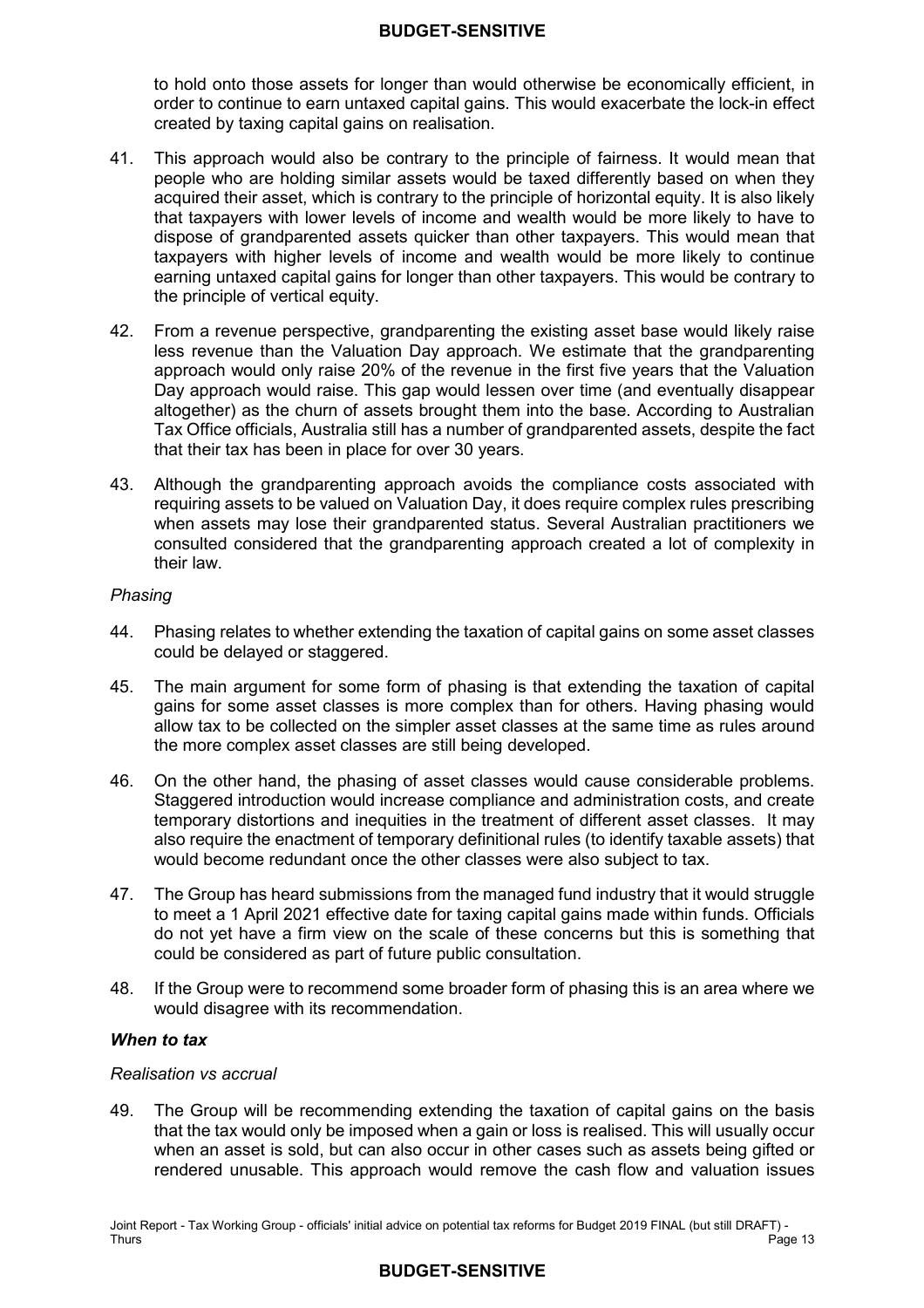associated with taxing capital gains on an accrual basis (which the Group effectively ruled out for most asset classes in its interim report).

- $50.$ We agree that taxing on realisation is a better approach than taxing on accrual.
- $51.$  appropriate. For example, there are significant issues with having a realisation tax on shares held by managed funds. However, the application of this tax to the managed fund industry is an issue that will require significant consultation with the industry before we can provide you with a final recommendation. There are some specific situations where taxing capital gains on realisation will not be

#### *Rollover*

- $52.$  appropriate to collect tax on the resulting capital gain (or loss). This is called rollover treatment. There will be times when the ownership of an asset changes when it would not be
- $53.$  point. When rollover treatment is granted, the tax will still be collected at some point in the future. The gains (or losses) that accrued before the rollover event are rolled over and still subject to tax at a later sale. 53. Rollover treatment is not an exemption from the tax, but merely a deferral of the taxing
- 54 rule, officials consider that rollover should be relatively limited, because: Different countries have different principles for granting rollover treatment. As a general
	- • rollover treatment reduces the revenue raised from the tax, as it allows the tax to be deferred until there is a realisation event that does not qualify for rollover. This could be in many years' time or potentially many lifetimes, if rollover treatment applies to death and gifts.
	- • some forms of rollover treatment may negate the fairness benefits that extending the taxation of capital gains is intended to provide.
	- to greater lock-in issues in the long term and may bias decisions on how firms • while rollover treatment reduces lock-in for an initial realisation event, it also leads reinvest.
- 55 55. Officials are of the view that rollover should be limited to the following situations:
	- • *Involuntary events*  A gain on an asset can potentially be realised due to an event outside of the control of the asset owner. Examples are when the Crown uses the Public Works Act 1981 to compulsorily acquire some land, or when an asset is destroyed due to a event outside of the owner's control, resulting in insurance proceeds being received. Our view is that these specific events should result in rollover treatment for the asset owner, provided that the proceeds from the realisation are reinvested into a replacement asset.
	- **Business reorganisations with same economic ownership This rollover treatment**  would apply to business transactions that result in a realisation of assets but no change in ownership in substance. An example is when a sole trader decides to incorporate their business and put all of their business assets into a company. While the legal ownership of the business assets will change, the economic ownership has not. Imposing a tax on any capital gains in this situation could prevent economically efficient business reorganisations from occurring.
	- • *Relationship property transfers* This rollover is provided when assets are transferred to a person's spouse, civil union partner or de facto partner (e.g., by way of gift or when the person dies). Many of these assets would already be considered jointly owned. Similarly, rollover should apply where assets are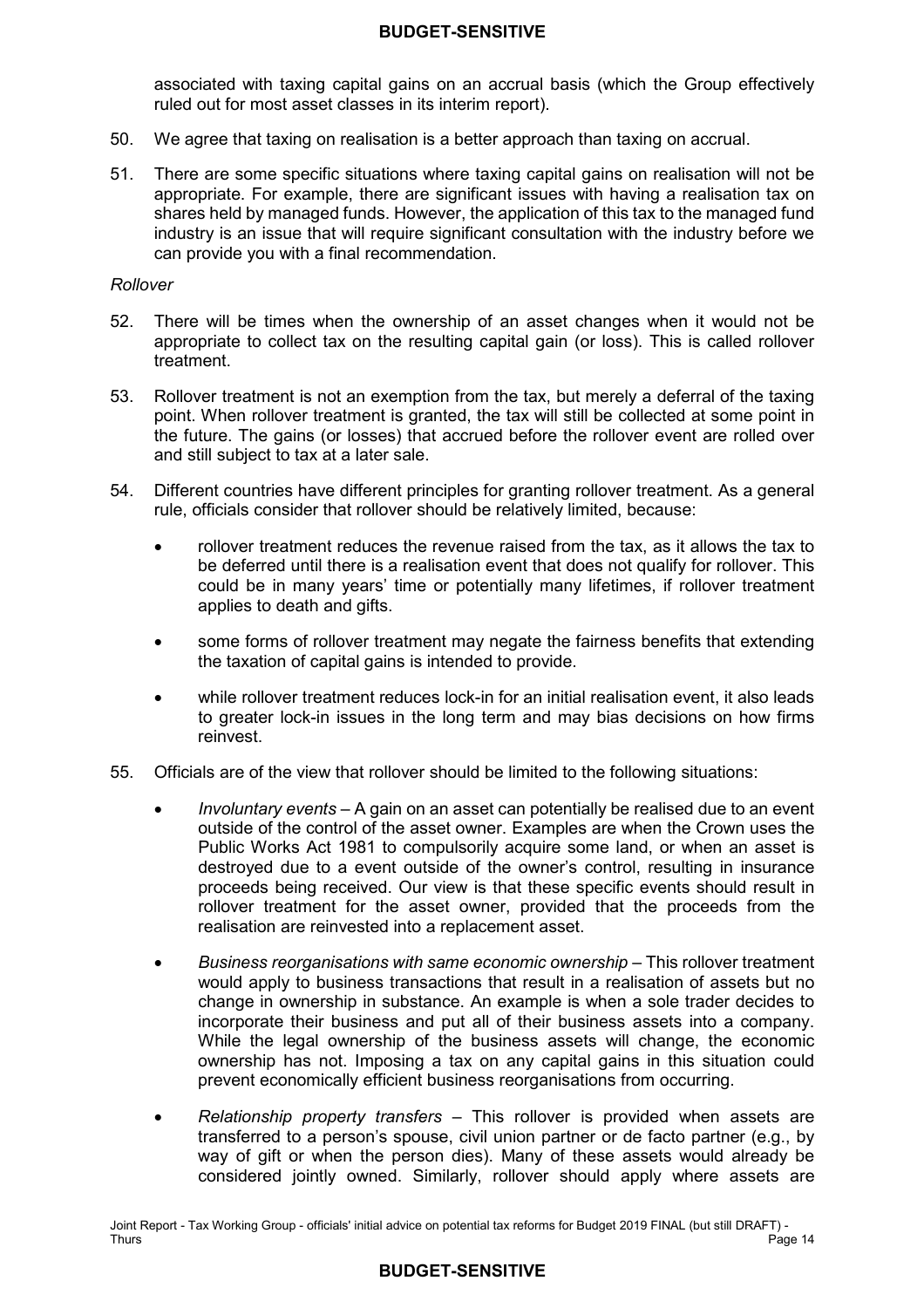transferred as part of a relationship property settlement (i.e., when a marriage, civil union or de facto relationship is dissolved).

 $56.$  disagree with them. 56. To the extent that the Group recommends more generous rollover, we are likely to

#### *How to tax*

*Tax rate* 

- 57. should be taxed at the taxpayer's marginal rate. We agree with the Group's recommendation. Doing this would allow capital gains income to be taxed like other forms of income in the Income Tax Act 2007, as opposed to being treated as a completely separate type of income. This is in line with the principle of horizontal equity. In its interim report, the Group recommended that, if more capital gains are taxed, they
- 58. Some countries choose to tax capital gains at a lower rate than ordinary income. Our view is that doing this would significantly increase the complexity around extending the taxation of capital gains. Taxing capital gains at a concessionary rate would also remove some of the horizontal equity benefits of extending the taxation of capital gains.
- 59. In saying this, we recognise that there are trade-offs to consider here. The higher the rates of tax on capital gains, the greater will be the inefficiencies associated with lock-in. We consider that our internationally low top personal tax rate provides scope for extending the taxation of capital gains at full marginal tax rates.
- 60. To the extent that capital gains are included in the ordinary "income" concept, we would expect that to also have a bearing on a person's social policy entitlements.

#### *Capital loss ring-fencing*

- 61. how to deal with any capital losses that arise. There are a number of options available for the treatment of losses. One approach would be to allow capital losses to offset any other income, on the basis that the distinction between "capital" gains and losses and other gains and losses is arbitrary and capital gains and losses are just like any other form of income and taxed as such. A different approach would be to generally ring-fence capital losses so that they could only be used to offset other capital gains. If it is decided to extend the taxation of capital gains, there needs to be a decision on
- 62. be the treatment of losses. This is because rollover treatment provides the potential for taxpayers to 'cherry pick' by rolling over their gains and crystallising their losses. We advised the Group that there should be a starting presumption of no loss ring-fencing for all asset classes, with exceptions made as necessary. Ring-fencing losses would reduce symmetry in the tax treatment of capital gains and losses, creating a bias towards less risky investments. Introducing such a bias would have a negative effect on economic efficiency. However, there will be some reasons why loss ring-fencing is needed for specific types of assets. For example, in the case of the disposal of listed shares and other fungible assets, where losses can be crystallised at a relatively low cost and replacement assets immediately repurchased. As a general rule, the more generous the rollover treatment, the more restrictive should
- 63. In the event that the Group recommends generous rollover and/or a restrictive use of losses, this is another area where we would disagree with its recommendations.
- 64 Government if asset prices were to decrease. Therefore, disciplined fiscal management would be required to manage future revenue volatility. Maintaining a strong Crown balance sheet would be important to ensure revenue fluctuations could be managed. 64. Allowing capital losses to offset ordinary income could pose a potential fiscal risk to the
- Joint Report Tax Working Group officials' initial advice on potential tax reforms for Budget 2019 FINAL (but still DRAFT) Thurs 65. property. The housing market is currently constrained through barriers to supply, One specific asset class that requires particular attention is residential rental Thurs Page 15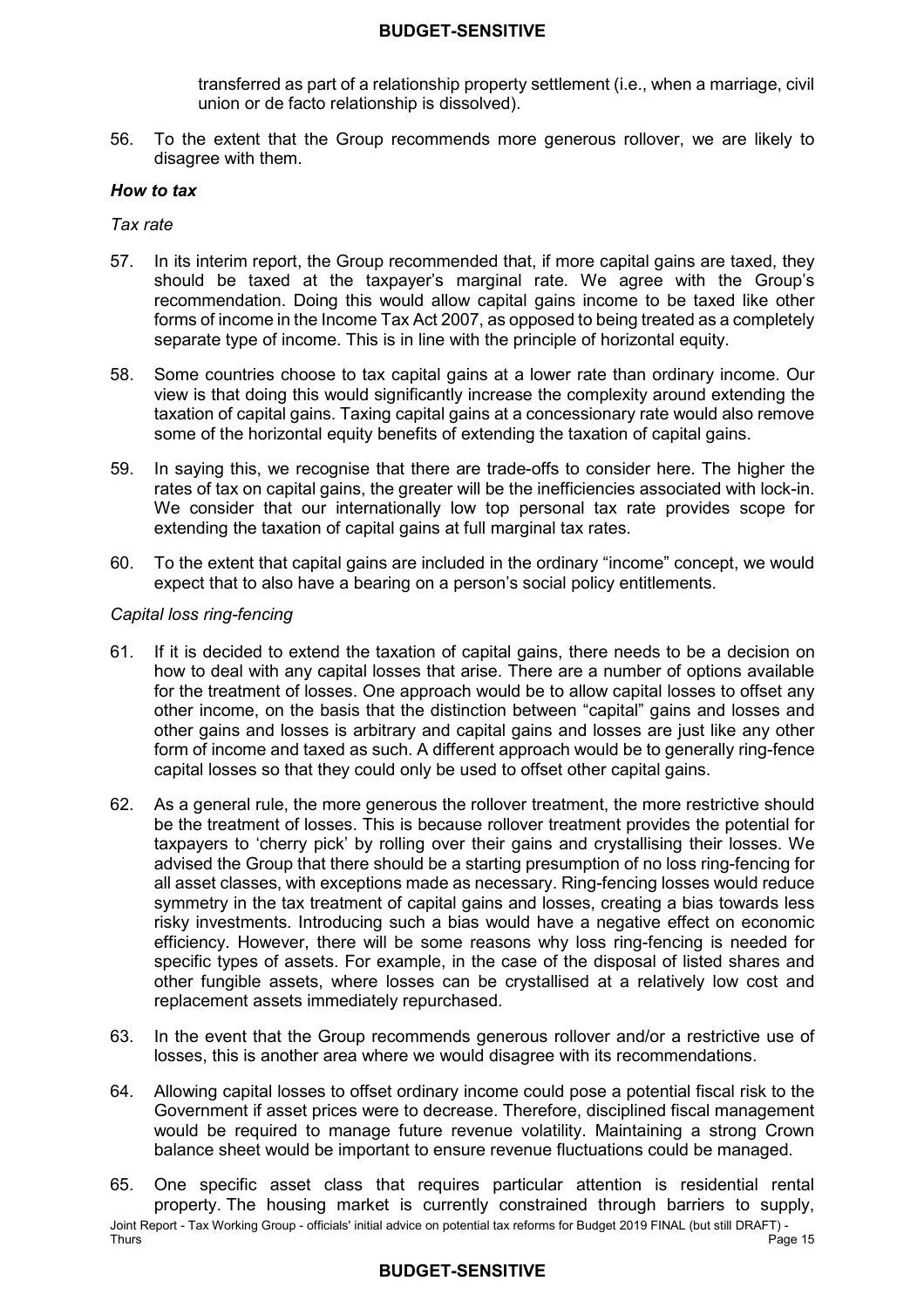primarily zoning restrictions and finance for infrastructure, with relatively low interest rates also contributing to high house prices. The Government is currently tackling the barriers to supply through its Urban Growth Agenda (UGA) which, if successful, will help make the housing market more competitive and could reduce house prices (although wider economic conditions such as the interest rate outlook and immigration will be important as well). Therefore, there is a fiscal risk that if house prices were to fall, there could be relatively substantial capital losses being claimed by investors in residential rental property. Without loss ring-fencing, these losses could be offset against investors' other income after the capital losses are realised.

66. for less than what they paid for it) should reduce the size of any potential fiscal risk if house prices fall. In addition, there are specific rules that can be utilised to mitigate this fiscal risk, on which we will advise you further in due course. It is also proposed that capital losses made on second homes and residential properties held for personal use be disregarded for tax purposes (see the following section). If these measures are adopted, on balance, our view is that ring-fencing capital losses made on residential property is undesirable from a tax policy perspective. The fact that investors are generally hesitant to realise a loss (that is, to sell a property

#### *Second homes and baches*

- 67. Under the proposed scope for extending the taxation of capital gains, all residential property (excluding the family home) would be taxed on any capital gain. However, there is an open question regarding how to treat capital losses made on residential property that is neither the family home nor residential investment property (i.e., second homes and baches).
- 68. properties) are generally due to personal consumption. As with other losses arising from personal consumption, we recommend that these losses not be deductible against any other income. 68. Our view is that losses on second homes (homes that are not family homes or investment

#### *Capital expenditure*

- 69. (capital expenditure). Our view is that it is important that all capital expenditure be deductible from the sale price. Not doing so would mean that all spending that led to an increase in the value of an asset would become taxable. This would create a significant disincentive to improve an asset, even if it would otherwise be economically efficient to do so. Another issue is how to treat costs incurred on improving an asset after it was purchased
- 70. component of the design of extending the taxation of capital gains. One of the main justifications for the tax is that it will create better neutrality between various forms of income (horizontal equity). In order to be truly equitable, taxpayers should be entitled to deduct expenditure on capital assets to the extent that it is an actual economic cost. Not allowing these deductions could result in over-taxation of capital. As a general point, we consider that the treatment of capital expenditure is a critical

# **Engagement with Māori**

- 71. The Group carried out five engagement hui with Māori in October to share information about key aspects of the interim report and to gain insights into possible impacts on transactions involving Māori collectively-owned assets.
- $72.$  capital gains would likely result in outcomes that may not be consistent with the policy intent of the tax, possibly warranting specific treatment. The Group's final report will identify these circumstances and indicate how they should be treated under the proposed tax changes. These circumstances include, for example, transactions relating to Māori This process identified a number of circumstances where extending the taxation of

 Joint Report - Tax Working Group - officials' initial advice on potential tax reforms for Budget 2019 FINAL (but still DRAFT) - Thurs Thurs Page 16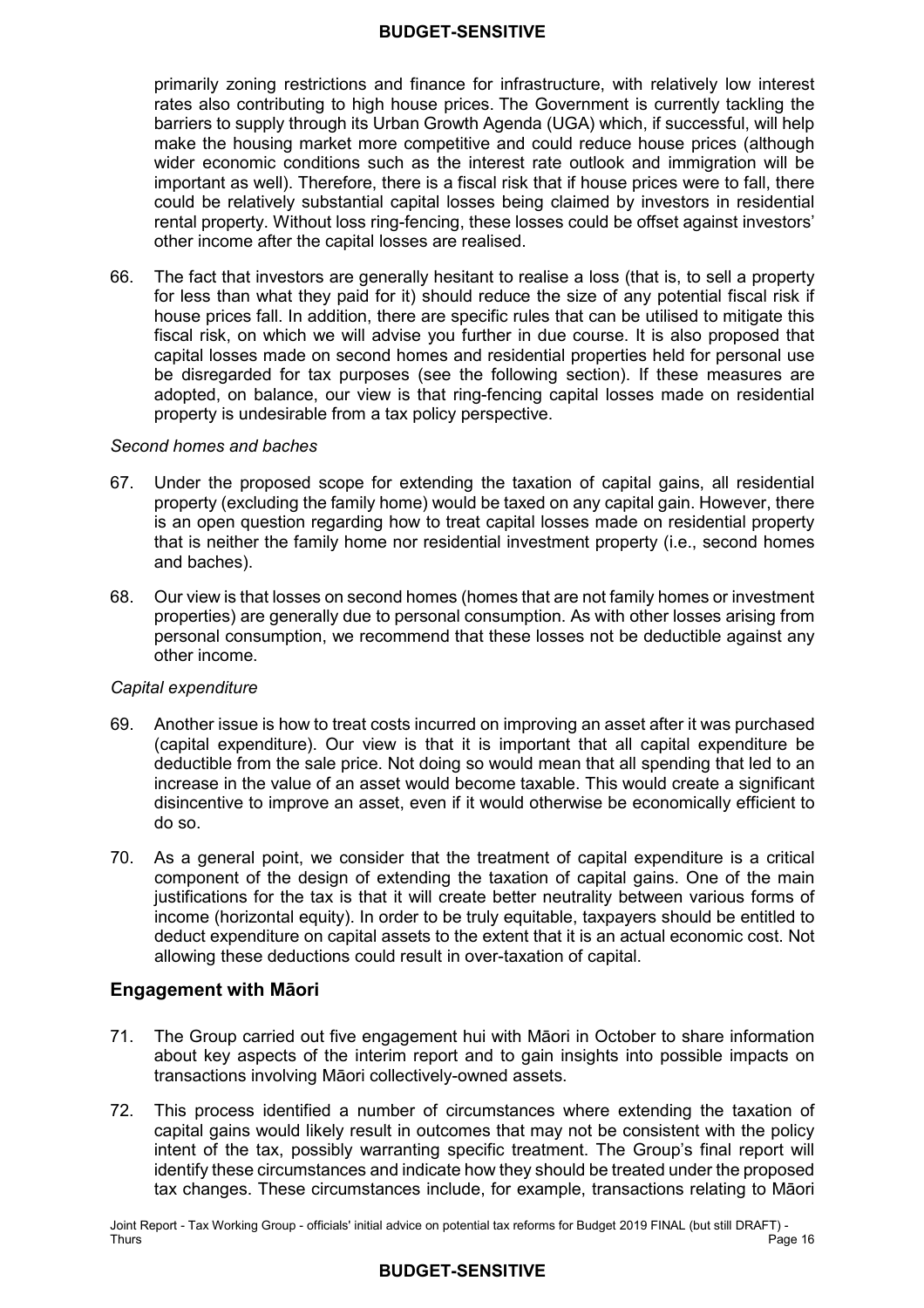Freehold Land and to recovery by Māori organisations of ancestral land that has been lost as a result of historic Crown action. Crown Law Office has provided legal advice that further analysis and engagement with Māori, informed by greater clarity about the key design features of proposed changes, should occur prior to taking decisions on treatment of these circumstances. This could occur as part of the Generic Tax Policy Process.

# Tax Policy and the Fiscal Strategy

 $\overline{a}$ 

- 73. for example, ensuring there is sufficient revenue to meet the Government's spending objectives to encourage a productive, sustainable and inclusive economy. Potential tax reform should be consistent with the Government's wider fiscal strategy –
- 74. Tax revenue is currently around 28% of GDP, and forecast to increase further owing to fiscal drag.2 Tax policy decisions impact the outlook for revenue, depending on the decisions taken.
- 75. Extending the taxation of capital gains is projected to increase tax revenue by around 1.2% of GDP after ten years, depending on the design details. Based on our understanding of the Group's likely views on design, this proposal would indicatively generate the following revenue:

| Year                                                  | 1    | $\overline{2}$ | $\mathbf{3}$ | 4    | 5    | 6    | $\overline{7}$ | 8    | 9    | 10   |
|-------------------------------------------------------|------|----------------|--------------|------|------|------|----------------|------|------|------|
| Residential<br>investment                             | 0.18 | 0.45           | 0.71         | 0.96 | 1.2  | 1.4  | 1.7            | 1.9  | 2.1  | 2.4  |
| Commercial,<br>industrial<br>and other<br>property    | 0.09 | 0.22           | 0.36         | 0.49 | 0.63 | 0.77 | 0.90           | 1.0  | 1.2  | 1.3  |
| Rural<br>property                                     | 0.07 | 0.17           | 0.27         | 0.37 | 0.46 | 0.55 | 0.64           | 0.73 | 0.81 | 0.89 |
| Domestic<br>shares not<br>held by<br>managed<br>funds | 0.16 | 0.39           | 0.57         | 0.71 | 0.83 | 0.94 | 1.02           | 1.1  | 1.2  | 1.2  |
| Domestic<br>shares held<br>by managed<br>funds        | 0.10 | 0.11           | 0.13         | 0.15 | 0.17 | 0.19 | 0.22           | 0.25 | 0.29 | 0.34 |
| <b>Total</b>                                          | 0.59 | 1.3            | 2.0          | 2.7  | 3.3  | 3.9  | 4.5            | 5.0  | 5.6  | 6.2  |
| % of GDP                                              | 0.2% | 0.4%           | 0.5%         | 0.7% | 0.8% | 0.9% | 1.0%           | 1.1% | 1.1% | 1.2% |
| % of total<br>tax revenue                             | 0.6% | 1.3%           | 1.8%         | 2.4% | 2.8% | 3.2% | 3.5%           | 3.7% | 4.0% | 4.3% |

*Table 1: Projected revenue from extending the taxation of capital gains (\$ billion)* 

- 76. to refine the projections, and these numbers could be different by the time of Budget decision making. Our current expectation is that the net result of refinements to these projections will see overall downward revisions because of new data that has become available in the last week. These projections of tax revenue are preliminary and indicative. Officials are continuing
- 77. In addition, the projections are more uncertain than most other revenue projections because they depend heavily on assumptions about future movements in asset prices.

 $^2$  In HYEFU, core Crown tax revenue is forecast to increase from 27.9% of GDP in 2017/18 to 28.9% in 2022/23. The rising tax-to-GDP ratio is largely driven by fiscal drag.

 Joint Report - Tax Working Group - officials' initial advice on potential tax reforms for Budget 2019 FINAL (but still DRAFT) - Thurs Thurs Page 17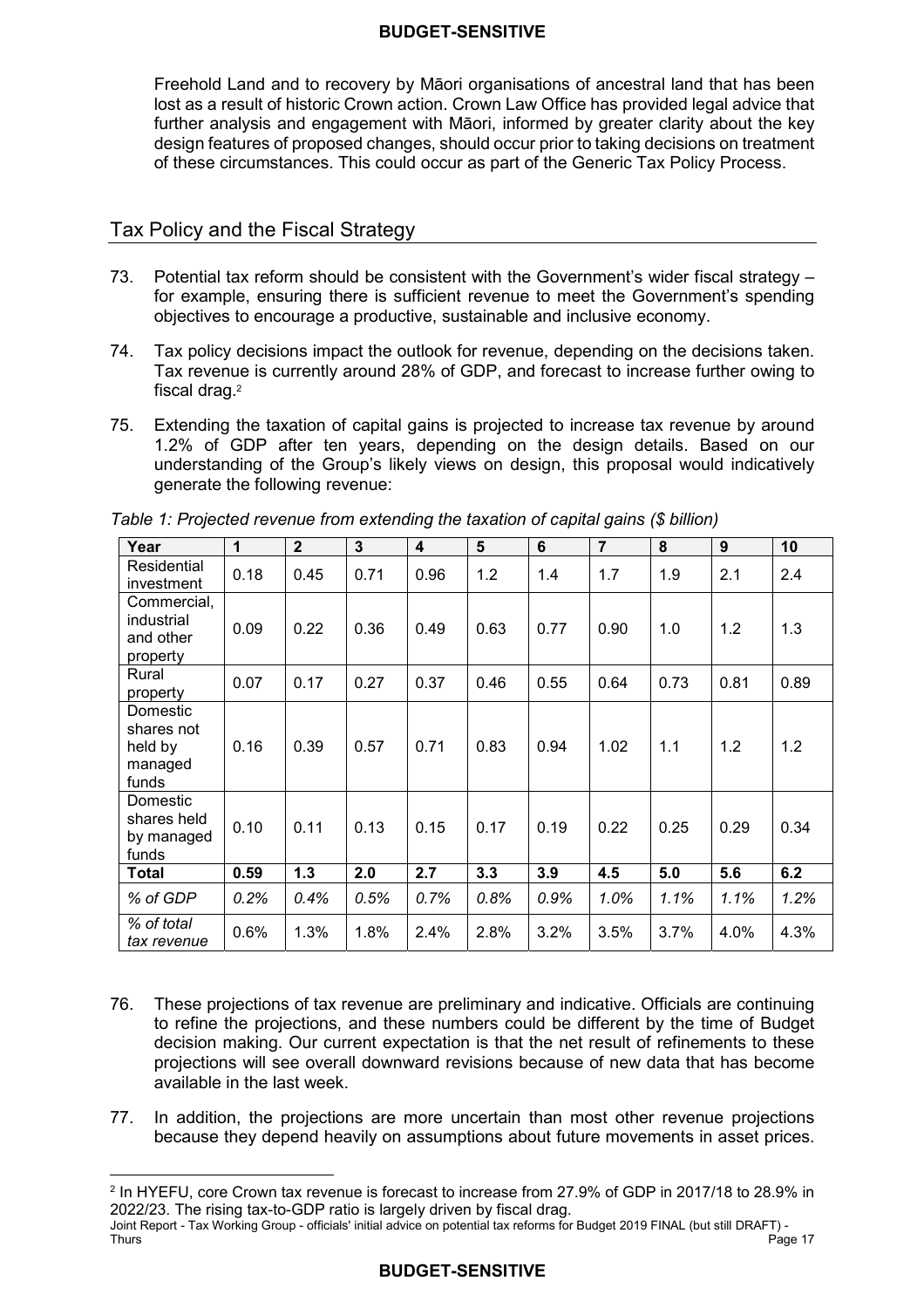Actual revenue from extending the taxation of capital gains is likely to be volatile, with some periods having greater than projected revenue, while others could have less. There may be periods in which extending the taxation of capital gains could be revenue- negative, such as in an economic downturn. This inherent volatility in the revenue stream would require strong fiscal management to ensure additional revenue generated in periods when asset prices increase rapidly is set aside for the periods when asset prices fall.

78. gains is relatively modest relative to GDP and total tax revenue. Figure 2 below shows a comparison between current projected tax revenue and projected revenue if more capital gains are taxed (with no offsetting tax reductions). The fiscal projections include a technical assumption that there is no fiscal drag in the projection period (beyond the five- year forecast horizon). However, if income tax thresholds are not adjusted, fiscal drag would add an additional \$0.4 billion to \$0.6 billion to revenue in each year. That said, the total amount of expected revenue from extending the taxation of capital





Core Crown tax revenue

#### *Source: The Treasury*

 *projections assume that tax revenue is held constant as a share of GDP (ie, no fiscal drag). However, if Note: The projection of revenue from taxing capital gains is preliminary and indicative. Projections of core Crown tax revenue are based on the Budget 2018 Fiscal Strategy Report. From 2022/23, the fiscal income tax thresholds are not adjusted in the future, tax revenue would continue to increase as a share of GDP throughout the projection period.* 

- 79. The fiscal parameters of any tax reform package could be revenue-neutral, fiscally- neutral, or revenue-positive to enable higher spending in other areas. These options are discussed below.
- 80. negative package could also be considered as an option to stabilise the tax-to-GDP option, depending on your priorities. Over time, the tax-to-GDP ratio would increase with fiscal drag, and therefore a revenue-
- $81.$  on package options. Final decisions for a Budget 2019 package would be needed in March to take a proposal to Cabinet in early April. By March, you will have information about the updated fiscal outlook, the final reports of the Group and the WEAG, and a clearer sight of other expenditure bids being considered at Budget 2019. Your views on the fiscal parameters for a package would help officials to provide advice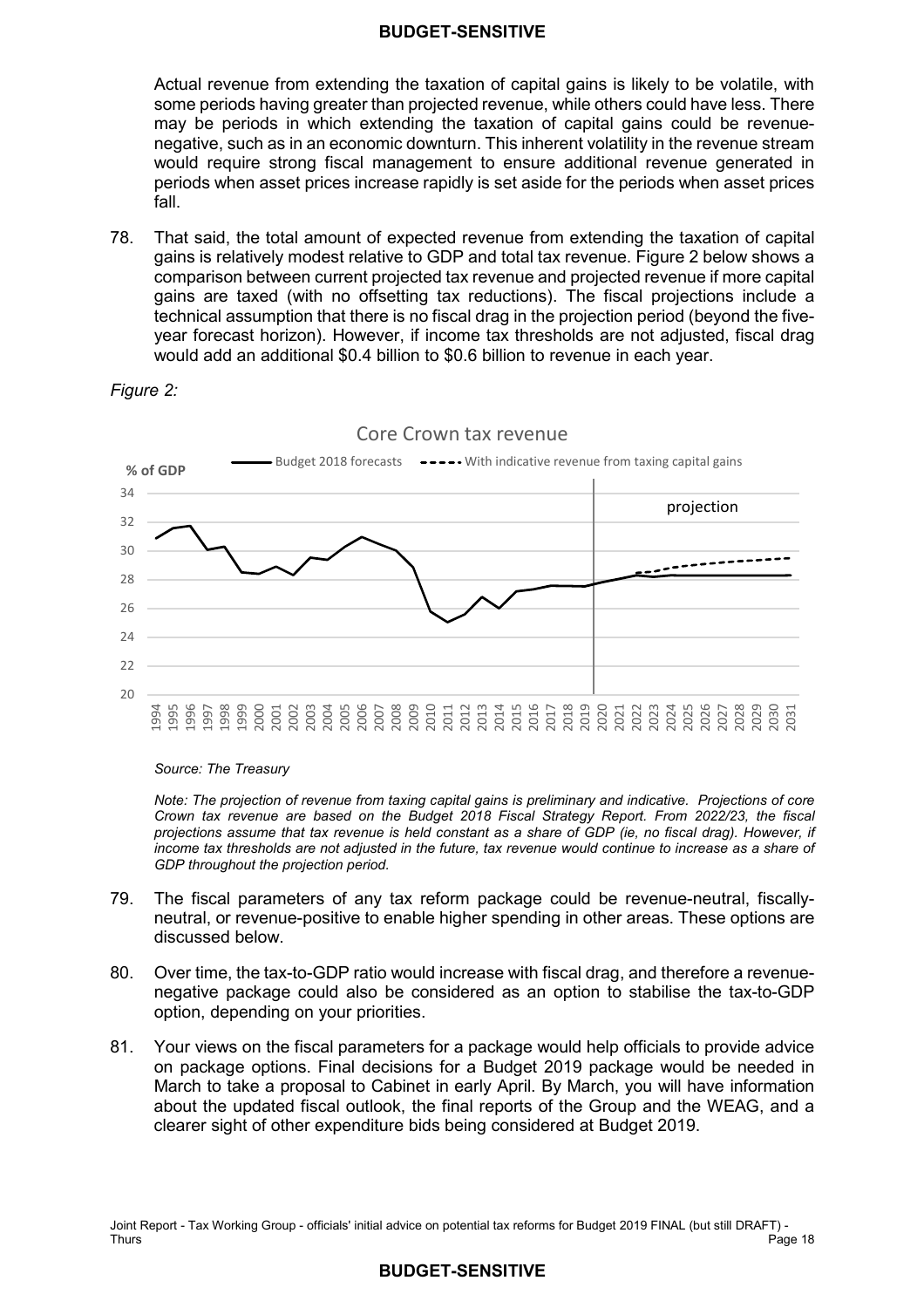# **Revenue-Neutral Package**

- 82 capital gains would be recycled into revenue-negative tax measures. Under a revenue-neutral tax package, all the revenue from extending the taxation of
- 83 ensuring that policy decisions are consistent with your overall fiscal objectives (i.e., the Budget Responsibility Rules). There are choices about how "revenue-neutral" is defined. The focus should be on
- 84. extending the taxation of capital gains in the first five tax years (2021/22 to 2025/26) roughly matches the total cost of the revenue-negative tax measures over that same period. Since the revenue from extending the taxation of capital gains increases over time, the packages being considered by the Group are typically revenue negative in the early years. They would therefore be revenue negative over the Budget 2019 forecast period (2018/19 to 2022/23). Under the Group's definition of revenue-neutral, the total revenue generated from

# **Fiscally-Neutral Package**

- 85. Depending on the Government's overall priorities, revenue could be used for a combination of revenue-negative tax, transfer or other expenditure initiatives.
- 86. neutral tax-and-welfare package, in which the revenue from extending the taxation of capital gains would be recycled into a combination of revenue-negative tax and welfare measures (welfare measures could include benefits and Working for Families tax credits). Higher tax revenue would help meet the fiscal costs of large welfare changes and considering personal tax and welfare changes together would improve policy outcomes (as personal tax and welfare systems interact). There are different types of potential fiscally-neutral packages. One option is a fiscally
- 87. There are options for sequencing tax and welfare decisions. One option would be to make decisions on welfare changes at the same time as decisions on extending the taxation of capital gains and introducing other revenue-negative measures. Changes to payment rates for existing benefits and/or tax credits could be considered in Budget 2019 because they do not require changes to primary legislation. The Ministry of Social Development is progressing three Welfare Overhaul initiatives for Budget 2019. However, there would be no time to develop an integrated reform of the tax-welfare interface in time for Budget 2019 that involved significant changes to the underlying settings of the welfare system such as changing eligibility settings.
- 88. Therefore, an alternative option would be to earmark a set amount of the revenue from extending the taxation of capital gains to put towards a future personal tax and transfer package. This approach would provide the Government with flexibility as to the timing of these decisions, while still ensuring that some of the revenue generated from extending the taxation of capital gains would go towards supporting low-income individuals. This option is not mutually exclusive from making some specific changes to welfare payments in Budget 2019. You could make some changes at Budget, while earmarking an additional amount for future welfare changes.
- 89. announce at Budget the impact of changes on child poverty. Changes to personal thresholds will not lift incomes of beneficiaries who are not in work, because tax changes do not lead to an automatic adjustment of benefits (as they do for New Zealand Superannuation and Student Allowance rates). Consequently, changes to personal taxation thresholds alone may not have any material impact on measures of child poverty, and for out-of-work families it could move them further away from the moving child poverty line, as the net median income rises. With an integrated tax and welfare 89. Once passed, the Child Poverty Reduction Bill will require the Minister of Finance to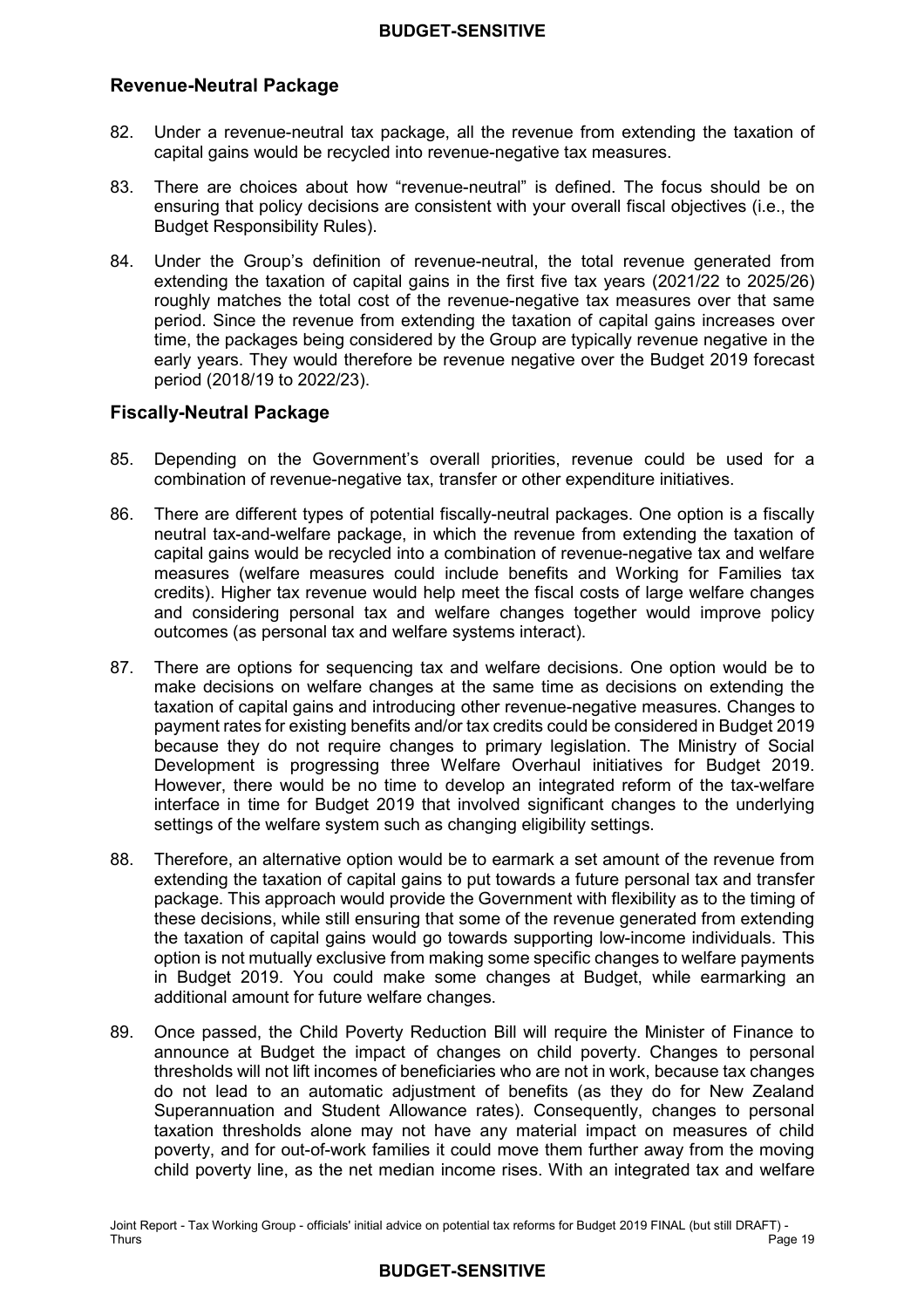package you could consider the balance of impacts across poverty reduction, work incentives and fairness of the tax system at the same time.

#### **Revenue-Positive Package**

 90. Under a revenue-positive package, a portion of revenue from extending the taxation of capital gains could be recycled into some near-term revenue-negative measures, but the remainder of the revenue would be left unallocated. This would provide more time and greater flexibility to consider the best way to use the expected revenue through the Budget process or pay down debt. This may be desirable given the time needed to consult, finalise and implement policy on extending the taxation of capital gains.

#### Revenue-Negative Measures

- 91. The Group is considering a range of revenue-negative measures as part of a tax reform package. The total cost of the measures exceeds the revenue from extending the taxation of capital gains. Therefore, the measures would need to be prioritised based on the Government's objectives to create a revenue-neutral package.
- 92 measures being considered by the Group, and other measures that could be considered. The measures are split into three categories: Below, we provide you with our initial high-level advice on the revenue-negative
	- a) personal income tax or transfer options that focus on distributional objectives
	- b) business and housing measures that focus on improving productivity and efficiency, and
	- c) KiwiSaver measures that support low-income savers and which should more than compensate for the impact on them of extending the taxation of capital gains.
- 93. The indicative fiscal impacts of the measures below are based on assumptions about specific design features for the measures. Since there are a range of potential design alternatives for most of the measures, the fiscal impacts will change depending on the design choices made. In addition, officials will undertake further quality assurance of the final costings, which may change the results, and so they should be considered as indicative only. Many of these revenue estimates do not take into account wider economic or behavioural effects.

# **Personal income tax/transfers**

94 of the tax scale consistent with the Government's objectives outlined in your letter to the Group of 20 September. The Group has noted that transfers may be a more targeted tool to achieve the Government's objectives, but these are outside its terms of reference. The Group has considered personal tax changes that would increase the progressivity

s9(2)(f)(iv)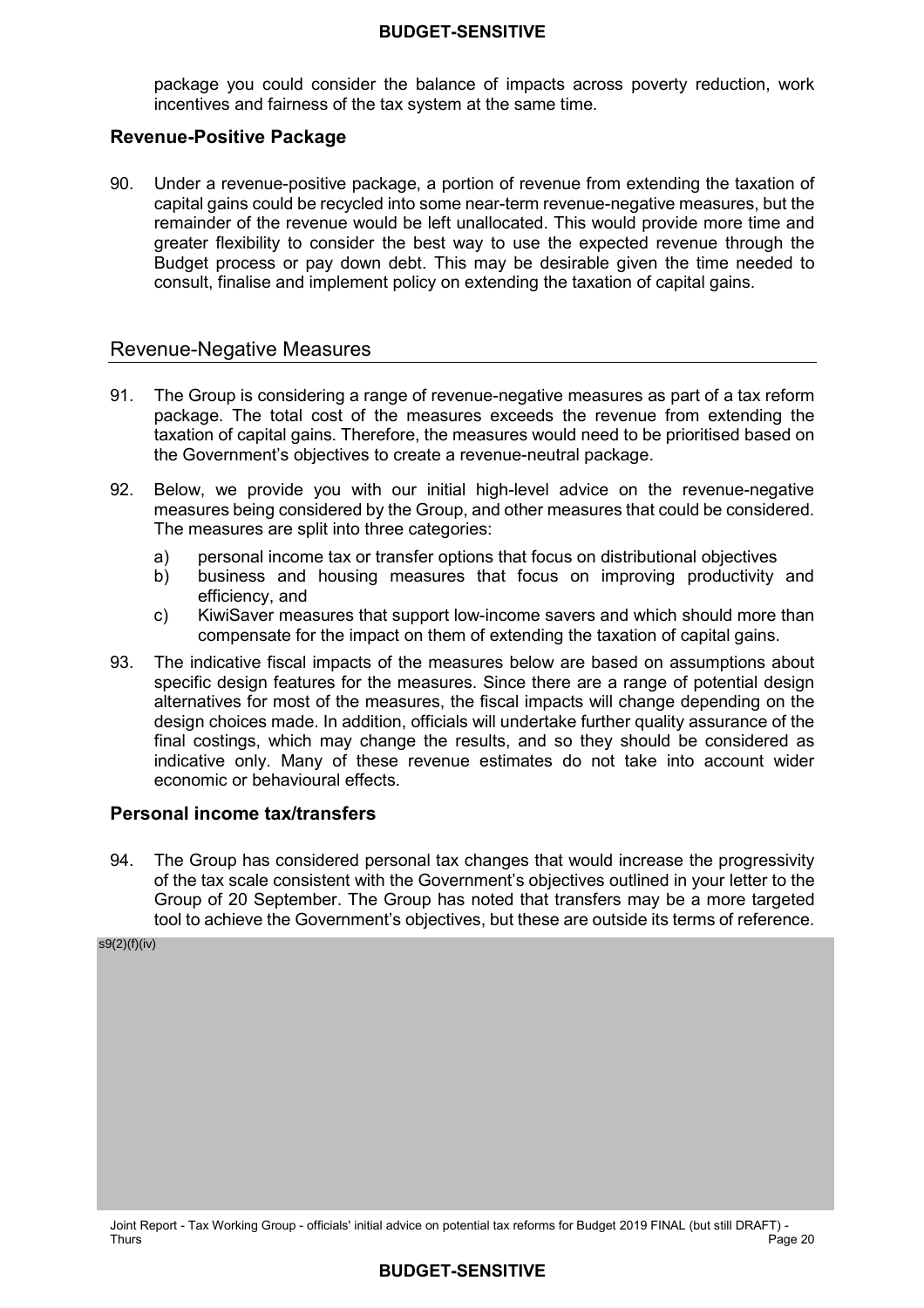

#### *Changes to other tax thresholds and/or rates*

- 101. The Group has not focused on personal income tax settings at middle-to-upper income levels, but the Government could consider options here to support its objectives. Over time, more earners will move into higher tax brackets if personal income tax settings are not adjusted. Changes to middle and upper personal tax settings could support economic performance by affecting incentives to work, save, acquire skills and invest. More analysis would be required if you are interested in further advice on these options.
- 102. Figure 3 below illustrates how a greater percentage of taxpayers moved into the top two tax brackets since 2009.





#### *Welfare transfers*

- 103. As the Group has noted, one option would be for a package to include a combination of tax and welfare transfer measures.
- 104. Both taxes and transfers are important for achieving distributional objectives. However, transfers can be targeted much more tightly to those with very low taxable incomes or particular needs (e.g., families with children).
- 105. Of the three Welfare Overhaul changes being considered for Budget 2019, two target sole parent beneficiaries, and include removing a sanction and allowing the passing-on

 Joint Report - Tax Working Group - officials' initial advice on potential tax reforms for Budget 2019 FINAL (but still DRAFT) - Thurs Page 21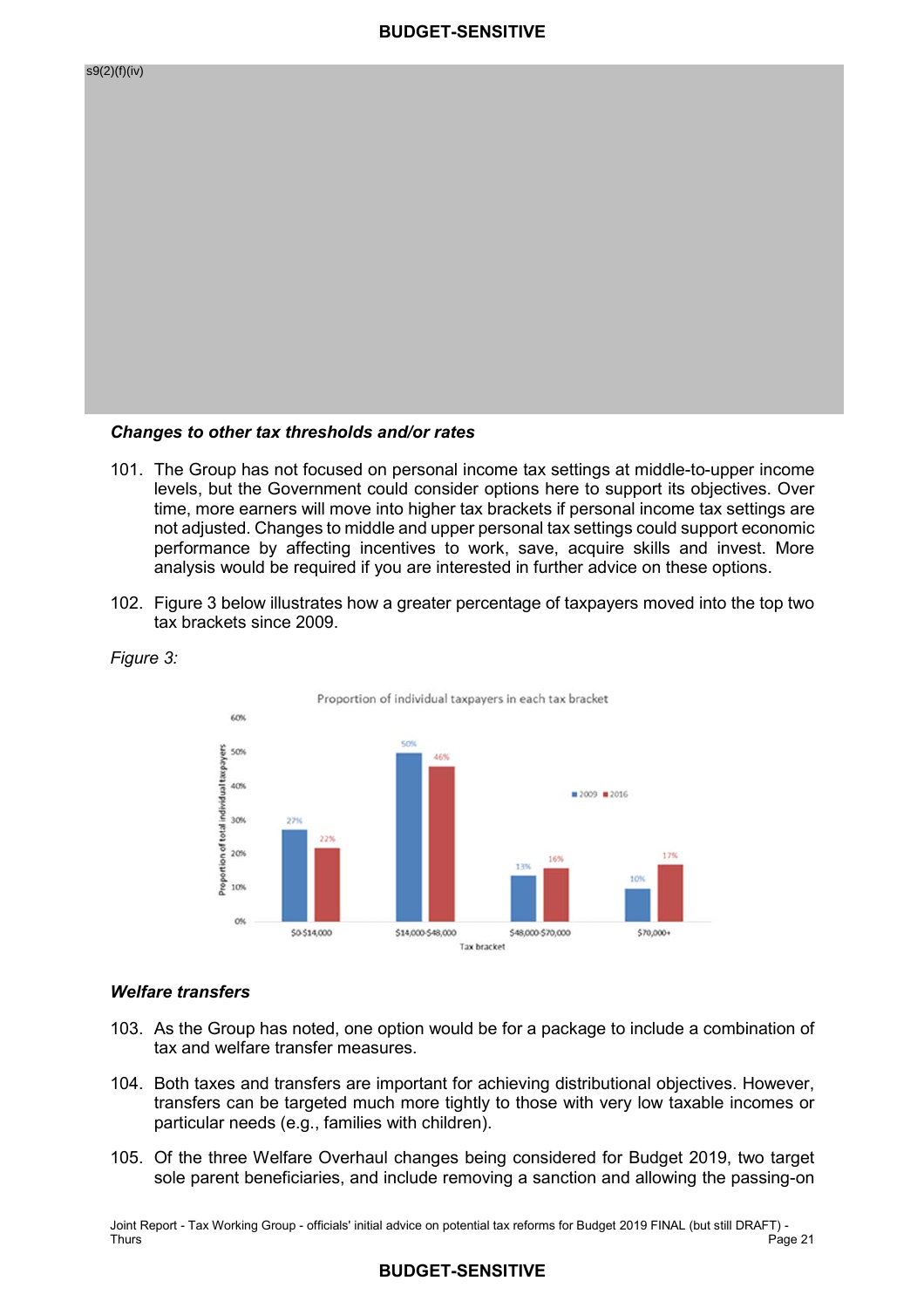of child support. The third targets in-work beneficiaries, and proposes increasing abatement thresholds for main benefits.

 106. There are a range of other measures that could be considered in the welfare space, including increasing the level of benefits and/or the accommodation supplement. To provide a sense of the size of significant welfare reform, <sup>s9(2)(f)(iv)</sup>

s9(2)(f)(iv)

 107. The nature of any welfare component to a package should depend on the Government's specific objectives. The WEAG's final report may outline an approach to broader welfare reform and is expected to be sent to the Government in February.

#### *Interaction between the tax and welfare systems*

- 108. In designing a package, it would be necessary to consider how any personal income tax or welfare measures would interact with the current tax and transfer system. In particular, the effect that any change in tax thresholds would have on the abatement of some existing welfare measures would need to be managed to ensure that any changes did not result in unreasonably high effective marginal tax rates (EMTRs) for people receiving some benefits. This is something we can provide more detailed analysis on if you are interested in particular tax or welfare measures.
- 109. Comprehensive reform of the tax and welfare interface would be complex. In order to ensure that the interaction between the tax and welfare systems is fully taken into account, we would recommend that any decisions regarding personal tax and welfare measures be delayed until after Budget 2019. This would allow for the WEAG's conclusions to be fully taken into account before any measures are decided on, while also providing time to ensure that any measures that are implemented complement each other.

# **Business and Housing Measures**

- 110. As noted earlier in this report, extending the taxation of capital gains would, on its own, be likely to have a negative impact on economic efficiency and productivity. The overall effects would depend on how the revenue is used. The Group has considered the following productivity-enhancing tax changes. In our view, these should all be part of a package if the tax reform is to support the efficiency and productivity objectives outlined in the Group's terms of reference:
	- a) restoring depreciation on buildings
	- b) expanding black hole expense deductibility, and
	- c) reducing restrictions on loss carry-forwards when a company is sold
- 111. In addition, removing residential rental loss ring fencing should contribute to the efficiency of extending the taxation of capital gains and reduce upwards pressure on rents. We comment on these measures below along with our high-level views on reducing the company tax rate as an alternative productivity-enhancing measure.

#### *Restoring depreciation on buildings*

s9(2)(f)(iv)

 Joint Report - Tax Working Group - officials' initial advice on potential tax reforms for Budget 2019 FINAL (but still DRAFT) - Thurs Thurs Page 22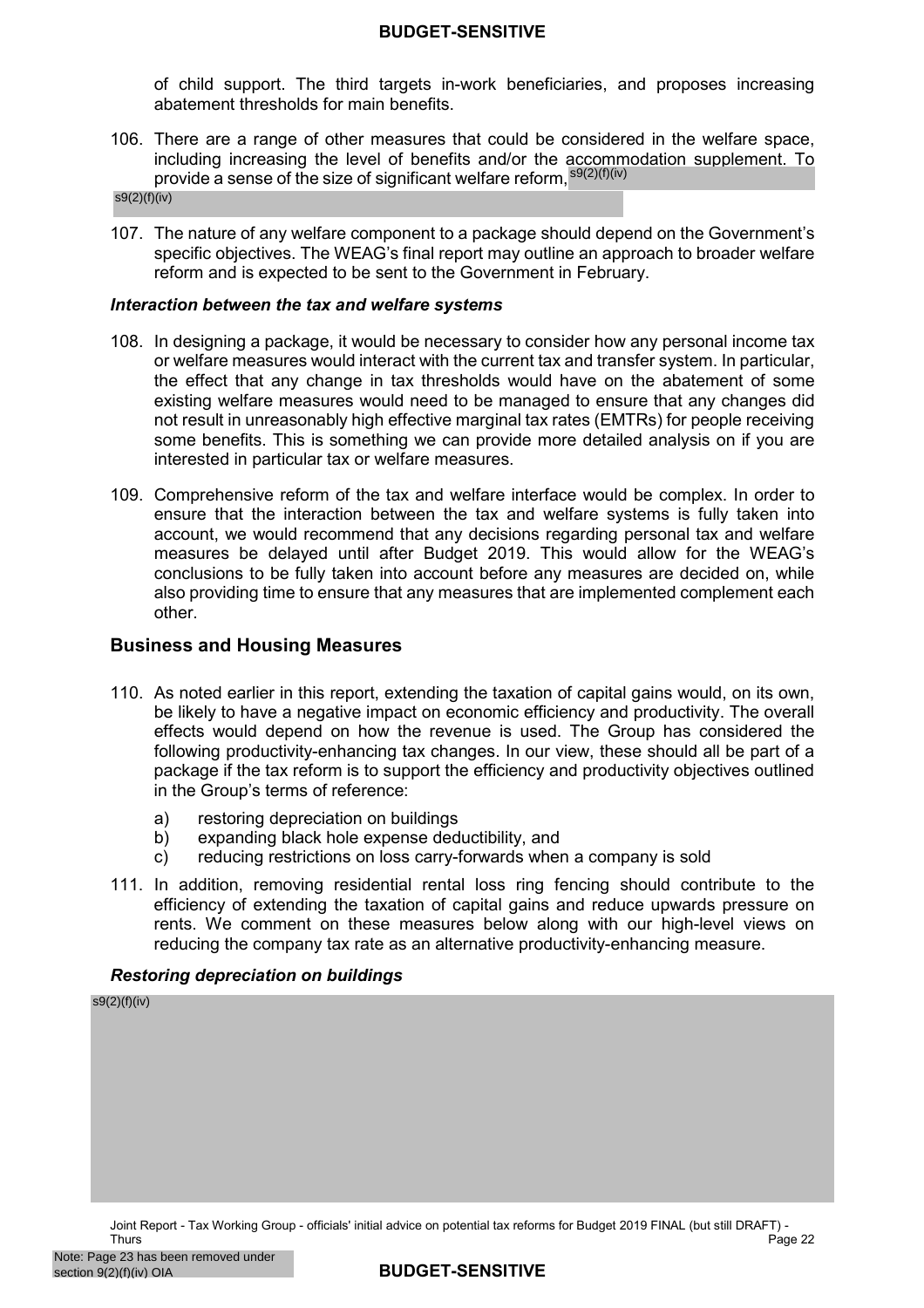



Joint Report - Tax Working Group - officials' initial advice on potential tax reforms for Budget 2019 FINAL (but still DRAFT) - Thurs Page 24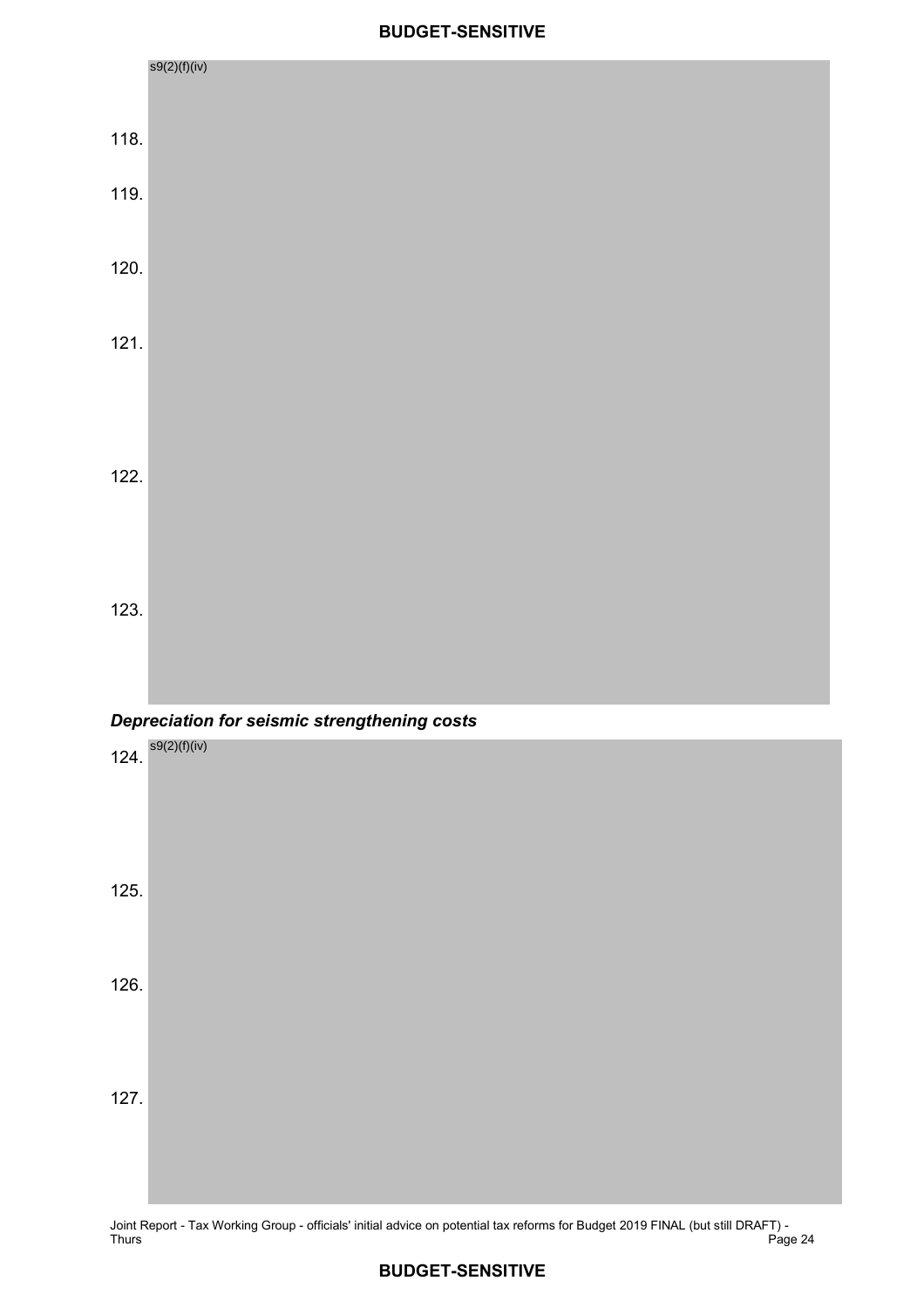#### *Expanding black hole expense deductibility*

- 128. Black hole expenditure is business expenditure that is expected to result in an economic cost to a taxpayer, but is neither immediately deductible for tax purposes, nor deductible over time.
- 129. The Group is considering a measure that would expand the situations when black hole expenditure would be deductible. This measure is estimated to cost around \$120 million over five years.

|      | 130. $s9(2)(f)(iv)$ |
|------|---------------------|
| 131. |                     |

#### *Reducing restrictions on loss carry-forwards when a company is sold*

 132. Currently, tax rules restrict the carrying forward of any losses incurred by a company if the ownership of the company changes by more than 51%. This can create an impediment on small businesses that have made losses in the early years, but are looking to expand.

|      | 133. $s9(2)(f)(iv)$ |
|------|---------------------|
| 134. |                     |
| 135. |                     |

#### *Removing rental loss ring-fencing*

- 136. One of the main rationales for removing rental loss ring-fencing was the lack of a comprehensive tax on capital gains made by landlords. This justification for loss ring-fencing would be removed if the gains on residential housing were taxed.
- 137. While there could still be some timing benefits, because gains would still only be taxed when realised, this is a general issue with taxing realised gains and there is no clear reason for special treatment of residential rental property over other capital assets. It is likely to lead to greater tax on debt-financed than equity-financed investment in rental property. Removing loss ring-fencing on rental property could also have potential benefits for improving housing supply and reducing pressure on rents, which would help to offset the potential upward pressure on rents from taxing capital gains.
- 138. This measure is estimated to cost around \$1.3 billion over five years.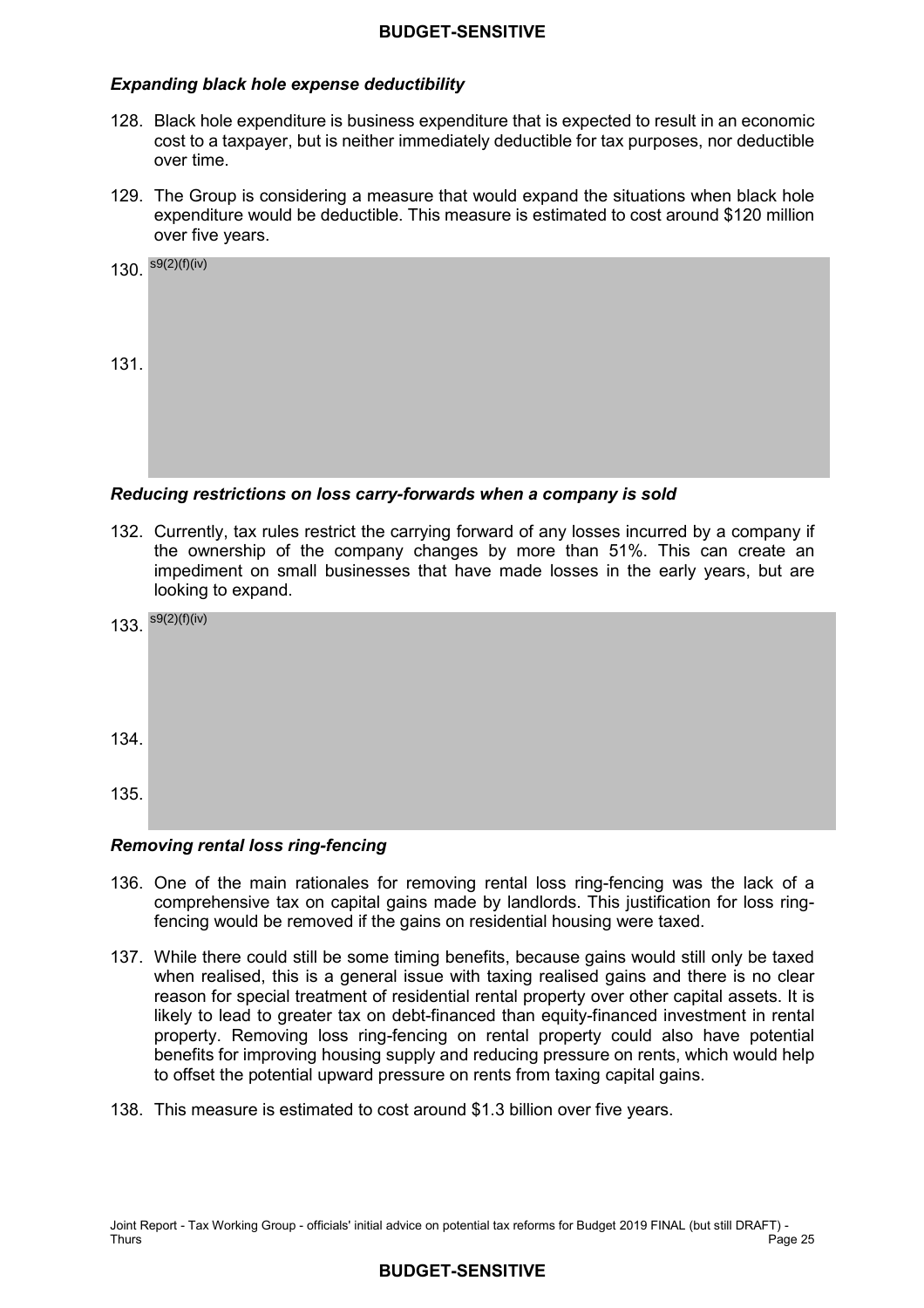#### **KiwiSaver Measures**

- 147. Extending the taxation of capital gains would result in savers, including those who save using KiwiSaver, facing a larger tax burden. Below we summarise three measures considered by the Group:
	- a) decreasing lower KiwiSaver PIE rates
	- b) removing tax on employer contributions to low-income KiwiSavers, and
	- c) increasing the Member Tax Credit (MTC) for all KiwiSavers.
- 148. All of these measures would have an impact for low-income KiwiSavers by providing additional subsidies, but may not generate much additional saving (in addition to the

 Joint Report - Tax Working Group - officials' initial advice on potential tax reforms for Budget 2019 FINAL (but still DRAFT) - Thurs Thurs Page 26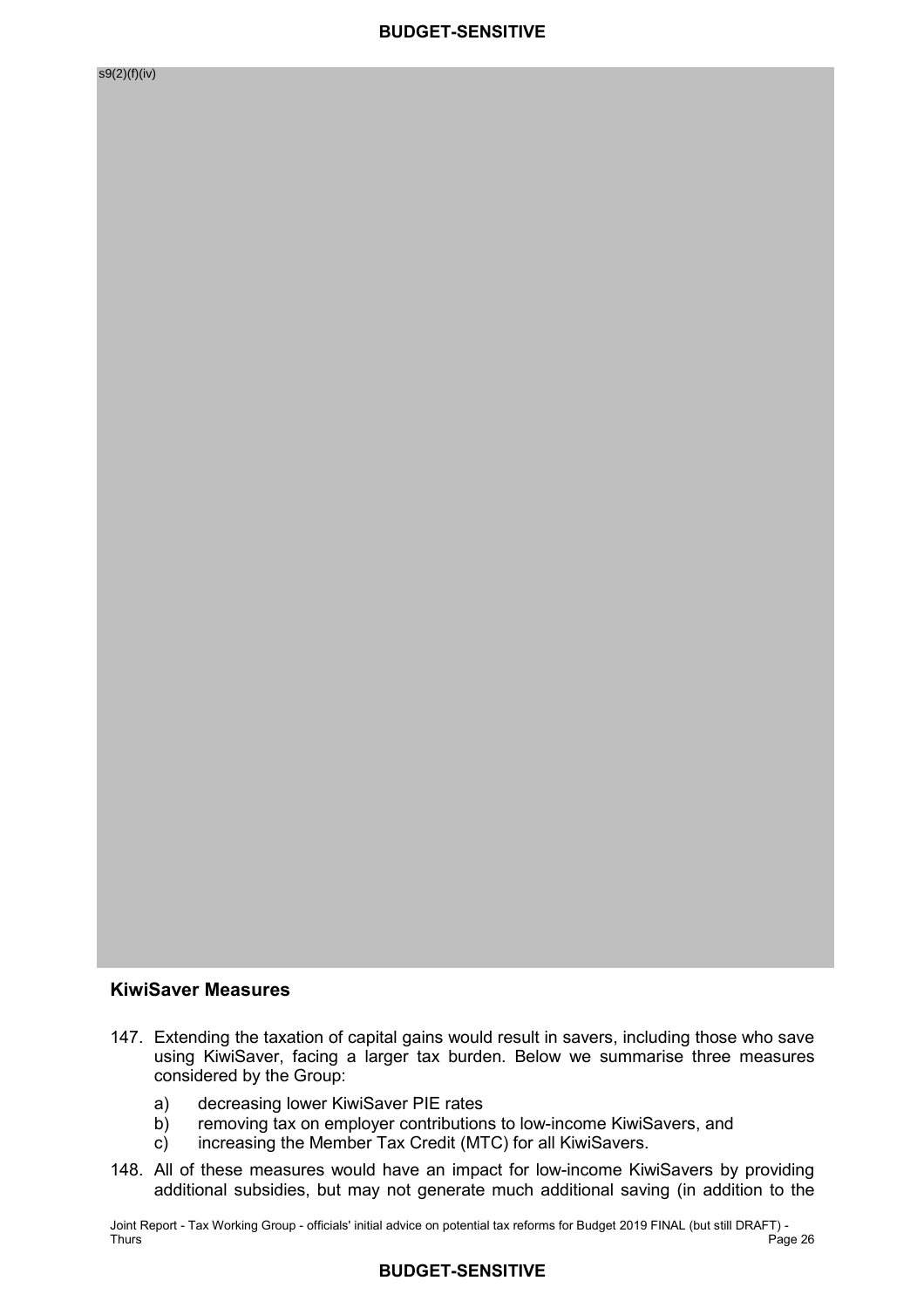subsidies). In addition, they only support those low-income earners who are able to save. They are unlikely to have a significant impact on aggregate private saving. If the Government's objective is to support lower income households more generally, changes to the tax and welfare settings would likely be more effective than these KiwiSaver measures.

 149. The KiwiSaver measures consider by the Group should also be viewed in light of the Treasury's recent advice on improving retirement outcomes by increasing enrolments in and contributions to KiwiSaver (T2018/3417 refers).

#### *Decreasing lower KiwiSaver PIE rates*

- 150. Currently, taxpayers in the top tax bracket of 33% only pay 28% in tax on income earned in their KiwiSaver PIE funds. In contrast, taxpayers earning less than \$48,000 generally pay tax on income earned in their KiwiSaver PIEs at a rate that is the same as their marginal tax rate. This can be argued to be unfair as it reduces the progressivity of the tax system.
- 151. In its interim report, the Group recommended that all lower PIE tax rates be reduced for KiwiSaver funds to match the 5% saving that taxpayers in the top threshold already receive. This measure would provide targeted support for low-income savers.
- 152. This measure is estimated to cost around \$630 million over five years.

#### *Removing Tax on Employer Contributions to Low-Income KiwiSavers*

- 153. The Group also made a recommendation in its interim report to remove the employer superannuation contribution tax (ESCT) for low-income individuals putting money into KiwiSaver. This measure would also provide some targeted support to low-income savers.
- 154. The measure would not apply to any individual who earns over \$48,000. This effectively creates a "fiscal cliff" for taxpayers who earn close to that amount. The Group has since considered an alternative measure that would see the removal of ESCT abate at a rate of six cents for every dollar earned over \$48,000. This removes the fiscal cliff problem, but does lead to a higher fiscal cost.
- 155. This measure is estimated to cost between \$960 million and \$1.7 billion over five years, depending on how the measure is designed to deal with the abatement issue.
- 156. We do not consider that this measure would be effective in increasing member contributions. It is an opaque way of providing a benefit to low-income savers (surveys showed that most KiwiSaver members were not aware of ESCT relief benefits when they applied earlier). It would also impose additional compliance costs on business and administration costs on Inland Revenue. Our initial view is that reducing lower KiwiSaver PIE rates would be a better measure.

#### *Increasing the Member Tax Credit*

- 157. The Group has considered increasing the Member Tax Credit (MTC) contribution that the Government makes to individuals investing via KiwiSaver schemes. The proposal being considered is to increase the contribution from \$0.50 for every dollar invested (up to a cap of [\\$1,042.86](https://1,042.86)), to \$0.75 for every dollar invested. This measure is estimated to cost around \$2.5 billion over five years.
- 158. The proposal would not increase the amount that individuals would need to save in order to receive the full MTC. Instead, it would simply increase the total contribution that individuals would receive for investing [\\$1,042.86](https://1,042.86) into KiwiSaver, from \$521.43 to \$782.15 (an increase of \$260.72 per year).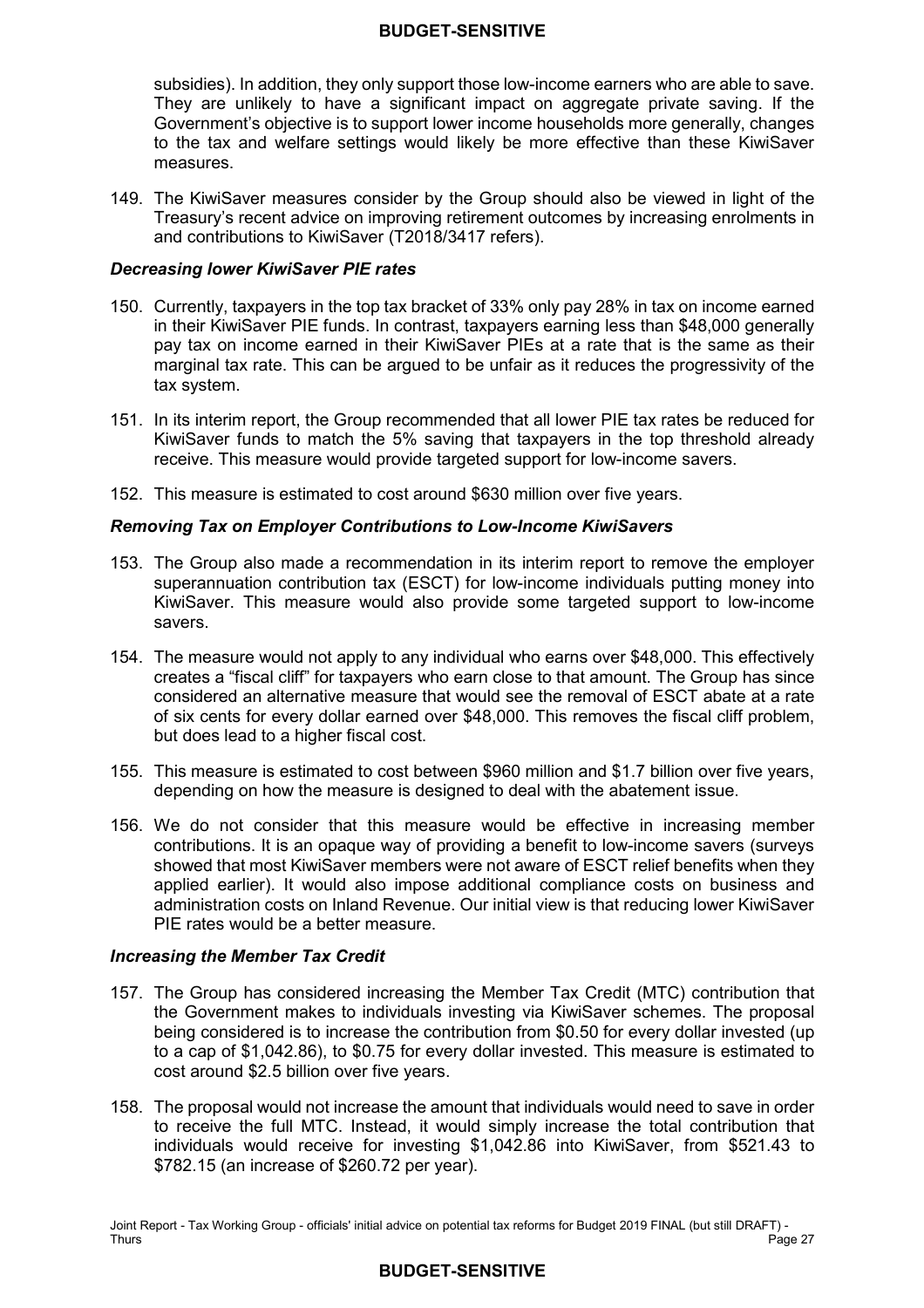- 159. We consider that increasing the MTC would not have a significant impact on encouraging new savings (beyond the direct increase resulting from the Government's injection). While increasing the rate of the MTC to \$0.75 may incentivise some individuals to enter into KiwiSaver who are not currently saving, this number is likely to be small. The current MTC of \$0.50 for every dollar invested is already a significant return compared to other savings options. Most of the benefit of this measure would go to savers who are already contributing at least \$[1,042.86.](https://1,042.86)
- 160. The Group is also considering a measure that would give the full MTC to primary caregivers in the first year that their child is born. This would ensure that the KiwiSaver savings of primary caregivers continues to increase while they are not in paid work. This would reduce the negative impact that taking time off work to care for a new child can have on an individual's lifetime savings. This measure is estimated to cost around \$60 million over five years.

# Summary of Officials' Views

- 161. Officials would support extending the taxation of capital gains if implemented as a package with other complementary measures. We consider that a broad extension of the taxation of capital gains (excluding the family home) would likely meet a number of the objectives in the Group's terms of reference, particularly the objectives to improve the fairness, sustainability and integrity of the tax system. It would also reduce the extent to which tax settings bias investment decisions, and thereby likely lead to a more efficient allocation of capital in the economy.
- 162. In order to address the efficiency and productivity objectives outlined in the Group's terms of reference, extending the taxation of capital gains would need to be part of a package including measures to support business investment and productivity.
- 163. Of the measures considered by the Group, we would recommend those outlined in the table below. These measures would all address significant inefficiencies in the structure of the tax system that are currently acting (or would act) to bias decisions.
- 164. We would recommend measures 2 to 4 whether or not the Government was considering extending the taxation of capital gains (subject to revenue constraints). However, they would also be an important business offset for extending the taxation of capital gains. In respect of measure 5, the case for residential loss ring-fencing, in particular, is much reduced if capital gains are taxed more broadly.

| <b>Policy measure</b>                                                                             | <b>Rationale</b>                                                                                                   | Indicative 5-year revenue<br>impact (from 2021/22)                  |
|---------------------------------------------------------------------------------------------------|--------------------------------------------------------------------------------------------------------------------|---------------------------------------------------------------------|
| 1. Extending<br>income<br>tax to<br>include realised capital gains<br>(excluding the family home) | Increase fairness, sustainability<br>and integrity of the tax system                                               | +\$10 billion                                                       |
| 2. Allow businesses to claim<br>depreciation expenses<br>on<br>buildings                          | business<br>Encourage<br>more<br>investment and improve efficiency<br>of investment                                | s9(2)(f)(iv)                                                        |
| 3. Allow businesses to deduct<br>expenses for "black hole"<br>expenditure                         | Encourage innovation<br>and<br>entrepreneurship                                                                    | -\$0.12 billion                                                     |
| 4. Allow businesses<br>keep<br>to<br>losses when<br>the<br>owner<br>changes                       | Make it easier for small companies<br>to expand                                                                    | -\$0.24 billion                                                     |
| 5. Remove residential rental loss<br>ring-fencing                                                 | Recognising that gains would be<br>taxed, this would reduce upward<br>pressure on rents and increase<br>efficiency | $-$1.3$<br>billion<br>(preliminary<br>estimate, likely to be lower) |

 Joint Report - Tax Working Group - officials' initial advice on potential tax reforms for Budget 2019 FINAL (but still DRAFT) - Thurs Thurs Page 28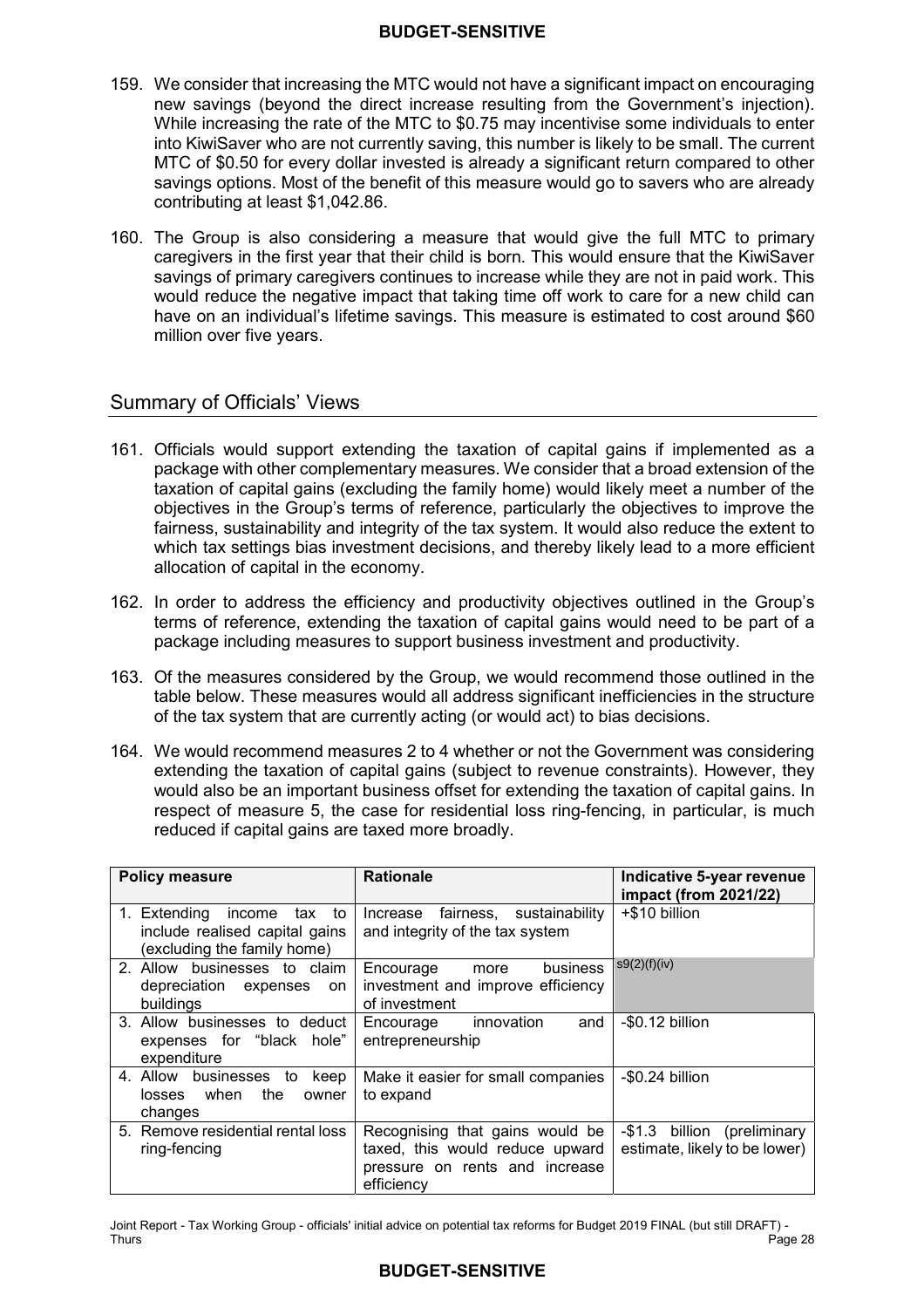Note: These fiscal estimates are highly uncertain, preliminary, indicative, and are subject to further refinement. Projected revenue from extending the taxation of capital gains is likely to be revised downward because of new data that has become available in the last week. The revenue would build up slowly over time and be volatile.

- 165. We consider that a package with these core elements would be cohesive and effective in contributing to the Government's overall objectives for the tax system. This package would:
	- make the tax system significantly more progressive
	- • increase fairness through a more consistent taxation of capital income (horizontal equity)
	- $\bullet$ • improve revenue integrity and sustainability
	- increase incentives to develop land for productive purposes, and
	- improve business tax to better support investment, innovation and productive risktaking.
- 166. The above core package would leave room for remaining revenue to be used for other priorities. We would expect the above revenue-negative measures to have a revenue cost of around a third to a half of the revenue raised from extending the taxation of capital gains over the first five years. Depending on the Government's overall priorities, the remaining revenue could be used for other revenue-negative tax measures, expenditure initiatives, reducing debt, or setting aside for future Budget decisions.
- 167. The Government could announce personal tax or some welfare measures at Budget 2019. However, officials would recommend delaying design decisions on personal tax and welfare settings until after Budget 2019. Deferring decisions would enable time to take account of the WEAG's recommendations and provide the necessary time to develop an integrated personal tax and welfare reform package.

# Next Steps

# **Timeline for Legislation**

- 168. A number of submissions on the Group's interim report noted concern with the publicly available timeframes indicated for the generic tax policy process (GTPP) and legislative process beyond its final report. The Group requested officials' advice on this process.
- 169. Our advice was that, if Cabinet decides it wants to enact legislation before the 2020 General Election to extend the taxation of capital gains, legislation would need to be introduced by November 2019. Before this, there would need to be a consultation on detailed design decisions, which would need to start around May 2019 with the release of a Government discussion document.
- 170. We noted that this timeline does not leave much time for detailed design decisions to be made. As noted throughout this report, there are a number of complex design decisions that will need to be made before legislation can be introduced. This report has only touched on the high-level design decisions. There are many other complex issues associated with extending the taxation of capital gains that we have yet to discuss with you.
- 171. There is a risk that rushing consultation undermines the GTPP. Under GTPP, changes to tax policy are supposed to go through a process of consultation with the general public, including the private sector. One of the main goals of GTPP is to ensure that all policy issues that have a significant impact on the public are considered by officials before legislation is drafted. Consultation on the policy issues before legislation is introduced allows consultation after legislation is introduced to focus on how well the legislation actually implements the Government's policy decisions, rather than on issues with the policy itself.

 Joint Report - Tax Working Group - officials' initial advice on potential tax reforms for Budget 2019 FINAL (but still DRAFT) - Thurs Page 29